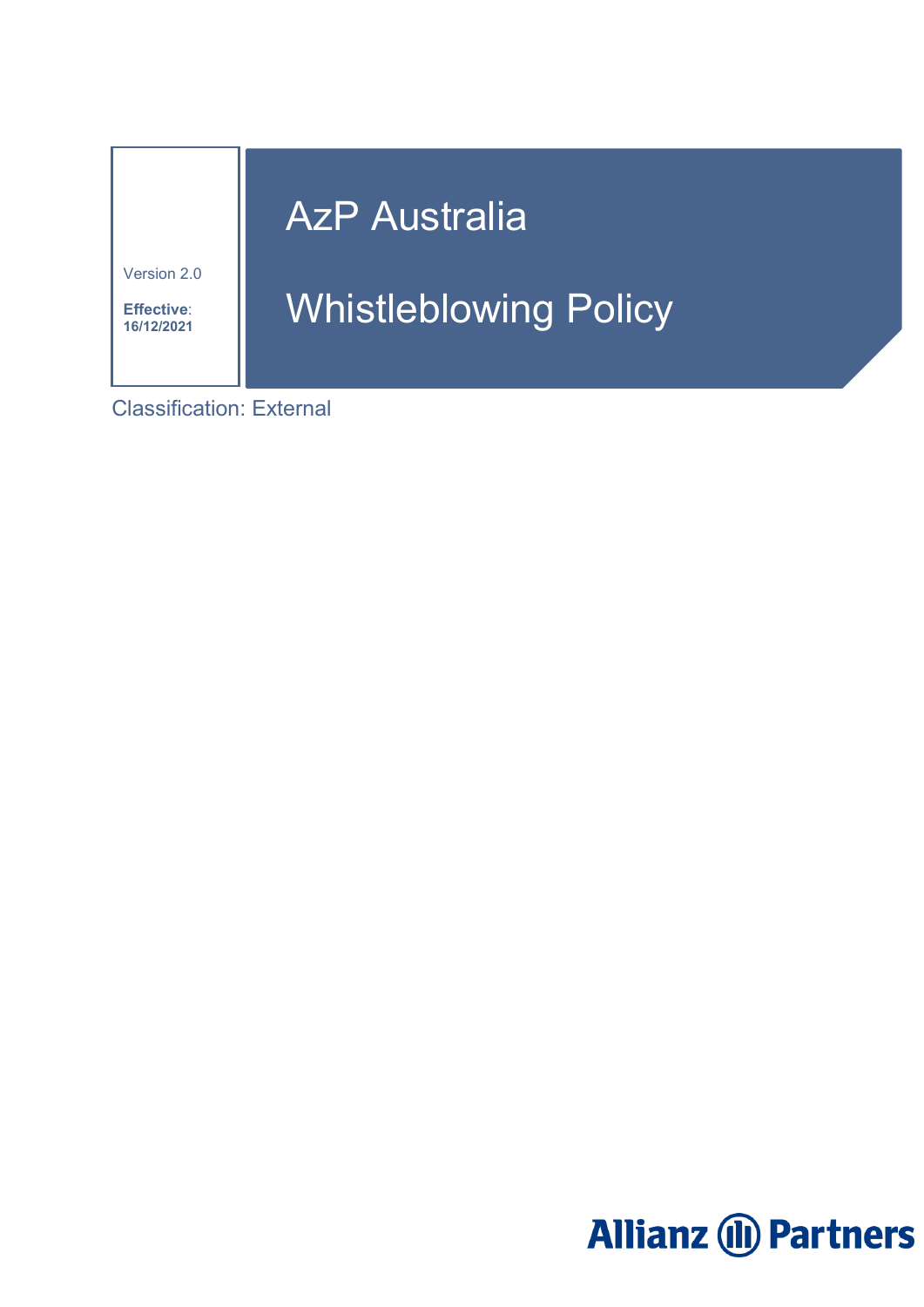# **Table of Contents**

| Chapter |                                                         | Content                                                                                                   | Page |
|---------|---------------------------------------------------------|-----------------------------------------------------------------------------------------------------------|------|
|         |                                                         | <b>About this Policy</b>                                                                                  | 1    |
| А.      | <b>Introduction</b>                                     |                                                                                                           |      |
|         | T.                                                      | Purpose                                                                                                   | 1    |
|         | ΙΙ.                                                     | Authorisation, content, and updates                                                                       | 2    |
|         | III.                                                    | Compliance with laws and AzP Australia policies                                                           | 3    |
| В.      | <b>Application and scope of this Policy</b><br>3        |                                                                                                           |      |
|         | T.                                                      | Who can make a protected disclosure?                                                                      | 4    |
|         | Ш.                                                      | Who can receive a protected disclosure?                                                                   | 4    |
|         | III.                                                    | What does the disclosure have to be about for it to be a protected disclosure? 6                          |      |
| C.      |                                                         | Protections available to AzP Australia whistleblowers who make protected<br>disclosures under this Policy | 9    |
|         | L.                                                      | Confidentiality – protecting an AzP Australia whistleblower's identity                                    | 9    |
|         | Ш.                                                      | Protection from victimisation and threatened victimisation                                                | 12   |
|         | III.                                                    | Protecting AzP Australia whistleblowers from legal action                                                 | 14   |
|         |                                                         | IV. Protecting information                                                                                | 14   |
| D.      |                                                         | Protocol regarding reporting and investigation of a protected disclosure                                  | 14   |
|         | I.                                                      | Internal reporting                                                                                        | 14   |
|         | ΙΙ.                                                     | <b>External reporting</b>                                                                                 | 15   |
|         | III.                                                    | 'Emergency' and 'public interest' disclosures                                                             | 16   |
| Е.      | Managing the welfare of the AzP Australia whistleblower |                                                                                                           | 17   |
|         | L.                                                      | Commitment to protecting and supporting AzP Australia whistleblowers                                      | 17   |
|         | Ш.                                                      | Keeping the AzP Australia whistleblower informed                                                          | 18   |
|         | III.                                                    | Ensuring fair treatment of employees who are mentioned in a disclosure                                    | 18   |
|         | IV.                                                     | Training to ensure understanding of this Policy and the Protected Disclosure Protocol                     | 19   |
|         | V.                                                      | Easy and consistent access to this Policy and the Protected Disclosure Protocol19                         |      |
| F.      |                                                         | <b>Review</b>                                                                                             | 19   |
|         |                                                         | Index of used terms and abbreviations                                                                     | 20   |
|         |                                                         | <b>Annexure A: Protected Disclosure Protocol</b>                                                          | 21   |

œ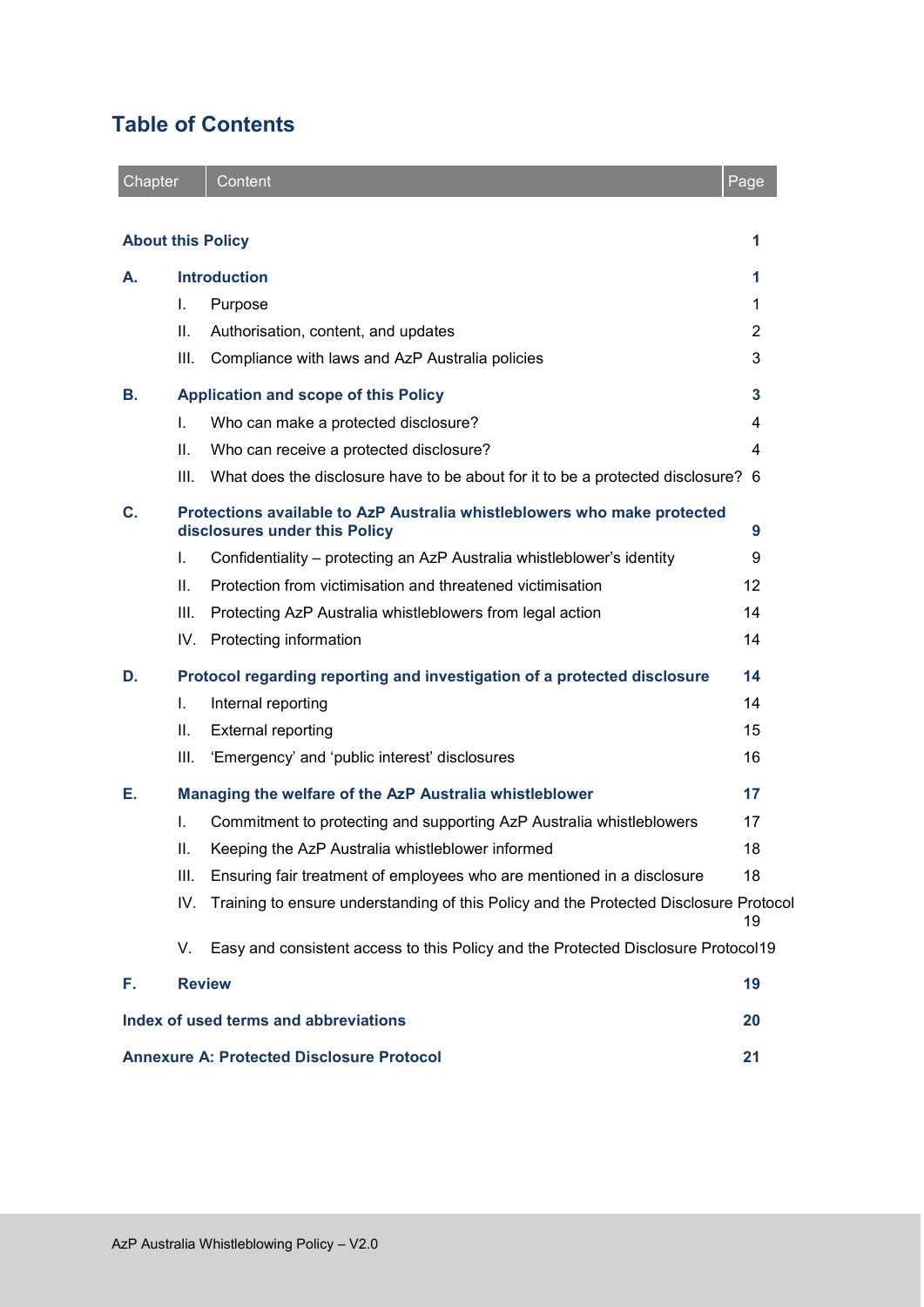# <span id="page-2-0"></span>**About this Policy**

As of 1 July 2019, the Australian Whistleblowing Regime provides special protections to whistleblowers who make a 'protected disclosure', as defined by the Australian Whistleblowing Regime.

This Policy is to assist you in understanding how and to whom 'protected disclosures' must be made in order to qualify for the protections under the Australian Whistleblowing Regime.

The Policy sets out how 'protected disclosures' in accordance with the Australian Whistleblowing Regime can confidently and (if desired) anonymously be reported in a protected manner, without fear of discriminatory or recriminatory treatment.

While the focus of this Policy is on the obligations and protections set out in the Australian Whistleblowing Regime, AzP Australia encourages its employees to voice all concerns (whether or not those concerns are within the scope of this Policy). The AzP SpeakUp Program explains how employees can make disclosures and voice concerns.

The Allianz Code of Conduct and the Allianz Functional Rule 'Guideline on Whistleblowing (Speak-up)' ensures that illegal or improper conduct within AzP Australia can be addressed appropriately, even where the disclosure does not meet the requirements of this Policy.

At law, the protections are different for 'protected disclosures' (which are within the scope of this Policy and the Australian Whistleblowing Regime), and those which fall within the scope of the AzP SpeakUp Program (but do not also fall within the scope of this Policy).

AzP Australia discourages and will not tolerate any malicious or vexatious disclosures such as reports intentionally providing false information or made with the sole intent of harming AzP Australia, its related bodies corporate, AzP Personnel, or external parties.

# <span id="page-2-1"></span>**A. Introduction**

# <span id="page-2-2"></span>**I. Purpose**

AzP Australia's success and reputation is based upon the mutual trust which our clients, employees, and the general public have in the performance and integrity of AzP Australia. Such mutual trust depends on the personal conduct and capability of our employees, managers, and board members and their desire to jointly create value for our customers as well as for AzP Australia.

Along with mutual trust, AzP Australia values fairness, integrity, and clear and open communication. AzP Australia recognises that these characteristics are fundamental leadership values which form a basis for our success.

Sometimes, employees may be concerned that acts or omissions they observe are not in line with our values. AzP Australia appreciates that disclosures can help us prevent and detect corruption, non-compliance, and other misconduct.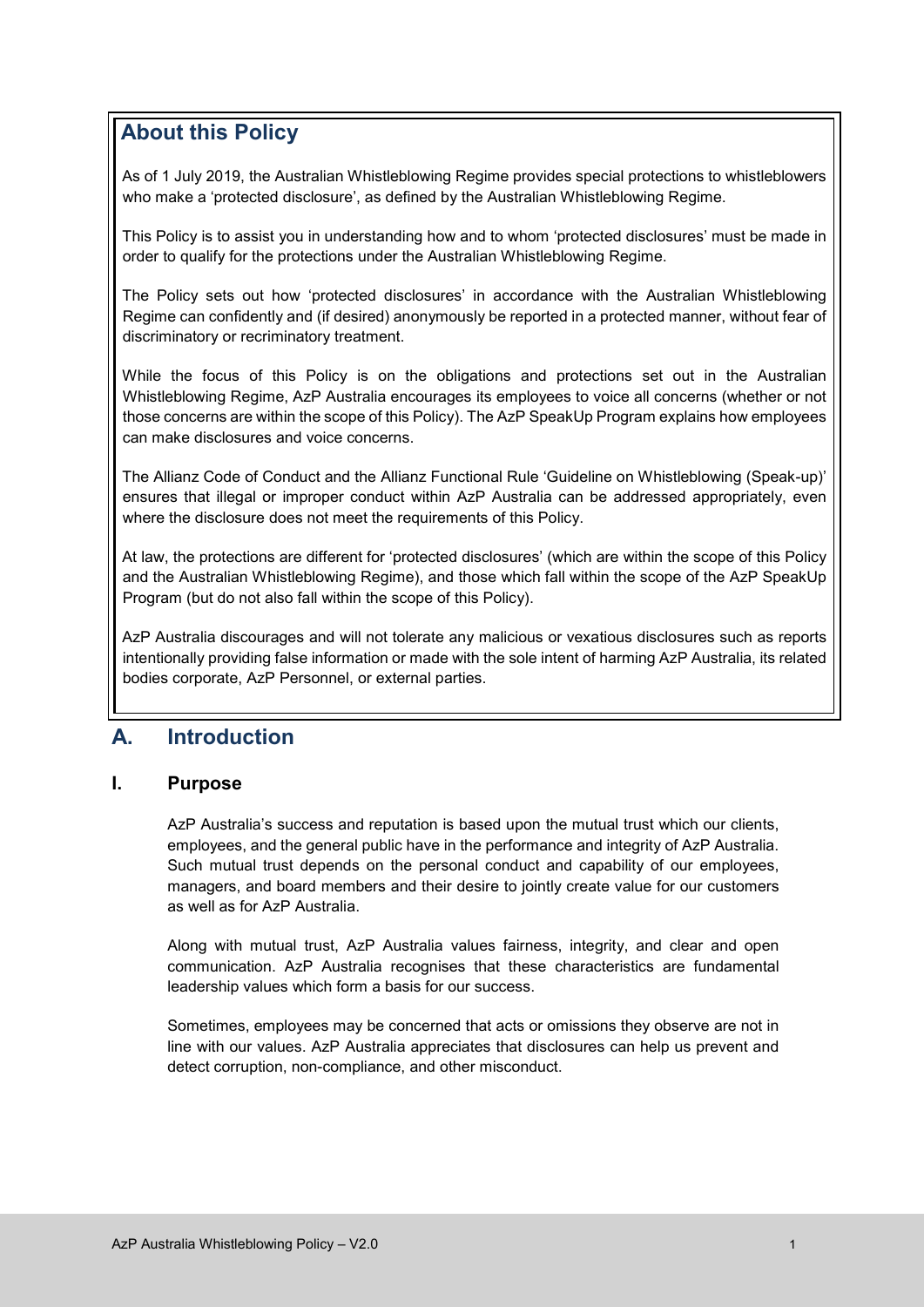The purpose of this Policy is to ensure that disclosures that may qualify for protection under the Australian Whistleblowing Regime are made in accordance with the requirements of the Australian Whistleblowing Regime. The policy seeks to enable and protect the individual to make a disclosure, and to demonstrate that the process is robust and protects the individual making the eligible disclosure, thus building confidence in individuals to make future disclosures. This in turns allows the organisation to identify issues and wrongdoings and ensure that they are effectively dealt with as soon as possible.

AzP Australia takes appropriate steps to make careful use of all information received and to apply the highest standards of confidentiality to the maximum extent possible, and to apply care and caution towards the interests of all involved persons.

This Policy applies to all current and former AzP Personnel and their relatives, spouses, and dependants. This Policy also applies to related bodies corporate of AzP Australia to the extent specified in the Australian Whistleblowing Regime.

If you breach this Policy you may face disciplinary action which may include termination of your employment or appointment. There can also be very serious consequences involved with breaches of the Australian Whistleblowing Regime, which this Policy is based upon.

# <span id="page-3-0"></span>**II. Authorisation, content, and updates**

Compliance is the owner of this Policy and is responsible for maintaining and updating this document.

This Policy will be reviewed by the owner at least once every year to ensure it complies with relevant laws and remains relevant and effective. All material changes will require the approval of the function holders outlined in the Authorisation Table on the front of this Policy.

This Policy is available on the local AzP Australia Intranet at [https://connect.allianz.com/community/awp/allianz-partners-au/allianz-partners-au](https://connect.allianz.com/community/awp/allianz-partners-au/allianz-partners-au-compliance/pages/compliance-framework)[compliance/pages/compliance-framework](https://connect.allianz.com/community/awp/allianz-partners-au/allianz-partners-au-compliance/pages/compliance-framework) and via the internet at [https://www.allianzpartners.com.au/.](https://www.allianzpartners.com.au/)

This Policy remains valid until being superseded by an updated version.

AzP Australia is required to have and maintain this Policy, and to make this Policy available to AzP Personnel.

This Policy must at all times set out the information about:

- 1. the protections available to whistleblowers, including the protections applicable and available to them;
- 2. to whom disclosures that qualify as 'protected disclosures' may be made (and how);
- 3. how AzP Australia will support whistleblowers and protect them from detriment;
- 4. how AzP Australia will investigate disclosures that qualify for protection;
- 5. how AzP Australia will ensure fair treatment of employees of AzP Australia who are mentioned in protected disclosures (or to whom such disclosures relate); and
- 6. how this Policy is to be made available to officers and employees of AzP Australia.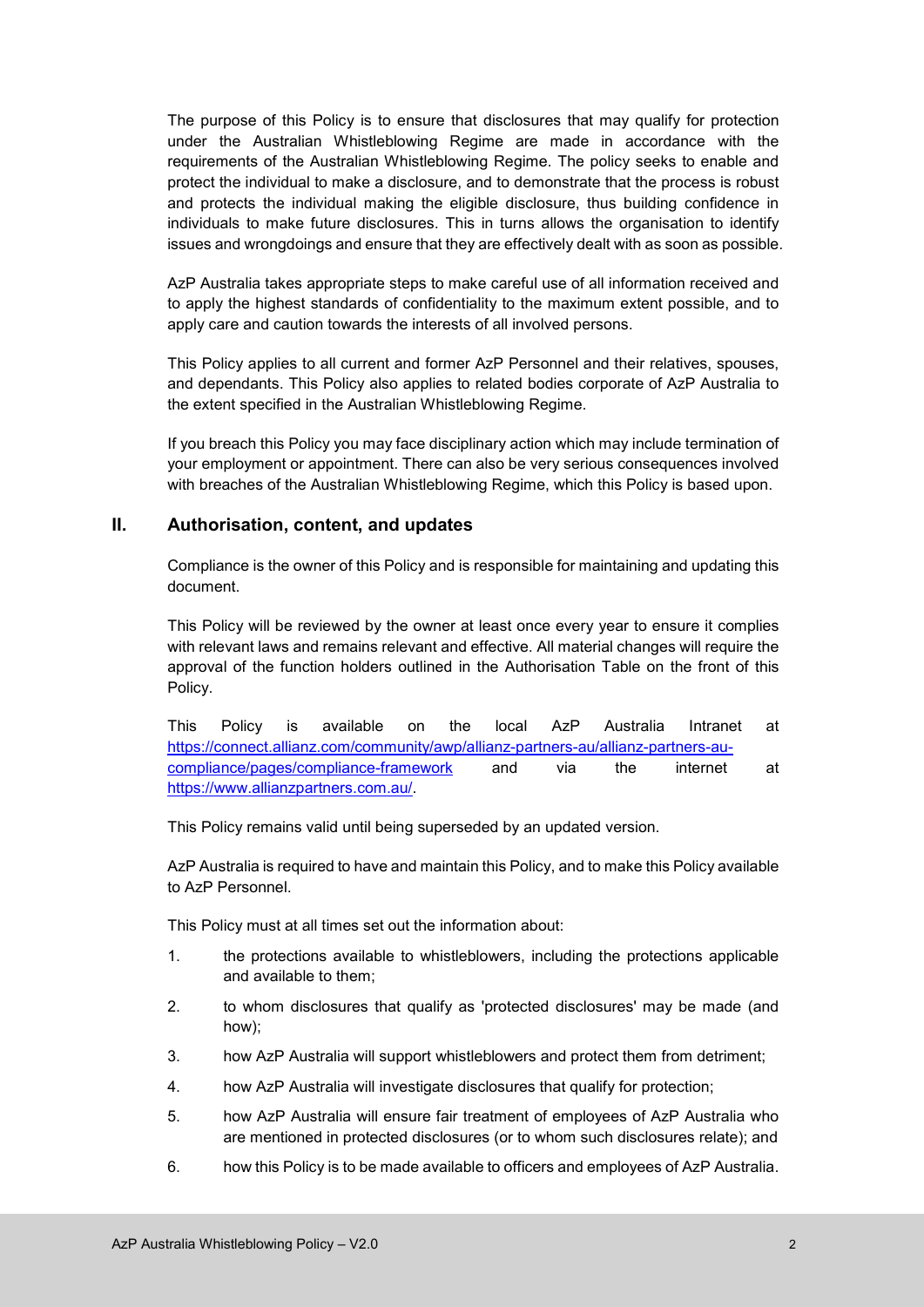# <span id="page-4-0"></span>**III. Compliance with laws and AzP Australia policies**

AzP Personnel must comply with all laws, rules, and regulations, including the Australian Whistleblowing Regime. In addition, all AzP Personnel must comply with AzP Australia internal directives and policies communicated to them, including this Policy. Failure to comply with laws and regulations may result in AzP Personnel facing criminal sanctions or other serious consequences. AzP Personnel who are unsure of the legal or regulatory obligations under the Australian Whistleblowing Regime should consult the Compliance or Legal Functions.

An AzP Australia whistleblower who wishes to make a disclosure but is unsure of whether that disclosure is within the scope of this Policy should review the supporting summary documents and then talk to the Head of Compliance. AzP Australia whistleblowers should note that disclosures that do not fall within the scope of this Policy may still be addressed by the AzP SpeakUp Program. The protections available to AzP Personnel who make disclosures under the AzP SpeakUp Program but not under this Policy are different at law.

# <span id="page-4-1"></span>**B. Application and scope of this Policy**

This section confirms who can make and receive disclosures that qualify for protection under the Australian Whistleblowing Regime, and how those protected disclosures may be made.

In summary, this Policy protects **AzP Australia whistleblowers** who make a **protected disclosure** either internally to an **eligible recipient** or externally to regulatory bodies (ASIC or APRA) or to a lawyer for the purpose of obtaining legal advice or legal representation in relation to the Australian Whistleblowing Regime.

This Policy explains below who qualifies as an AzP Australia whistleblower and an eligible recipient, and what qualifies as a protected disclosure.

# **Whistleblowing protections and disclosures under the Tax Act**

The Australian Whistleblowing Regime is set out in both the Corporations Act and the Tax Act. While the Corporations Act provides for a broad corporate whistleblowing regime, the Tax Act provides for a specific whistleblowing regime that relates to taxrelated disclosures.

Whether an AzP Australia whistleblower is making a disclosure that is protected under the Corporations Act or the Tax Act will depend on:

- a) the type of information disclosed; and
- b) who the disclosure is made to.

For example, if an AzP Australia whistleblower discloses to the Commissioner of Taxation information relating to an actual or suspected tax fraud, that is a disclosure protected under the Tax Act.

If you are an AzP Australia whistleblower and you wish to make a disclosure about a tax-related matter and you want the disclosure to be protected under the Australian Whistleblowing Regime, please contact the Head of Compliance for advice about whether you are making a disclosure that is protected under the Corporations Act or the Tax Act (or both).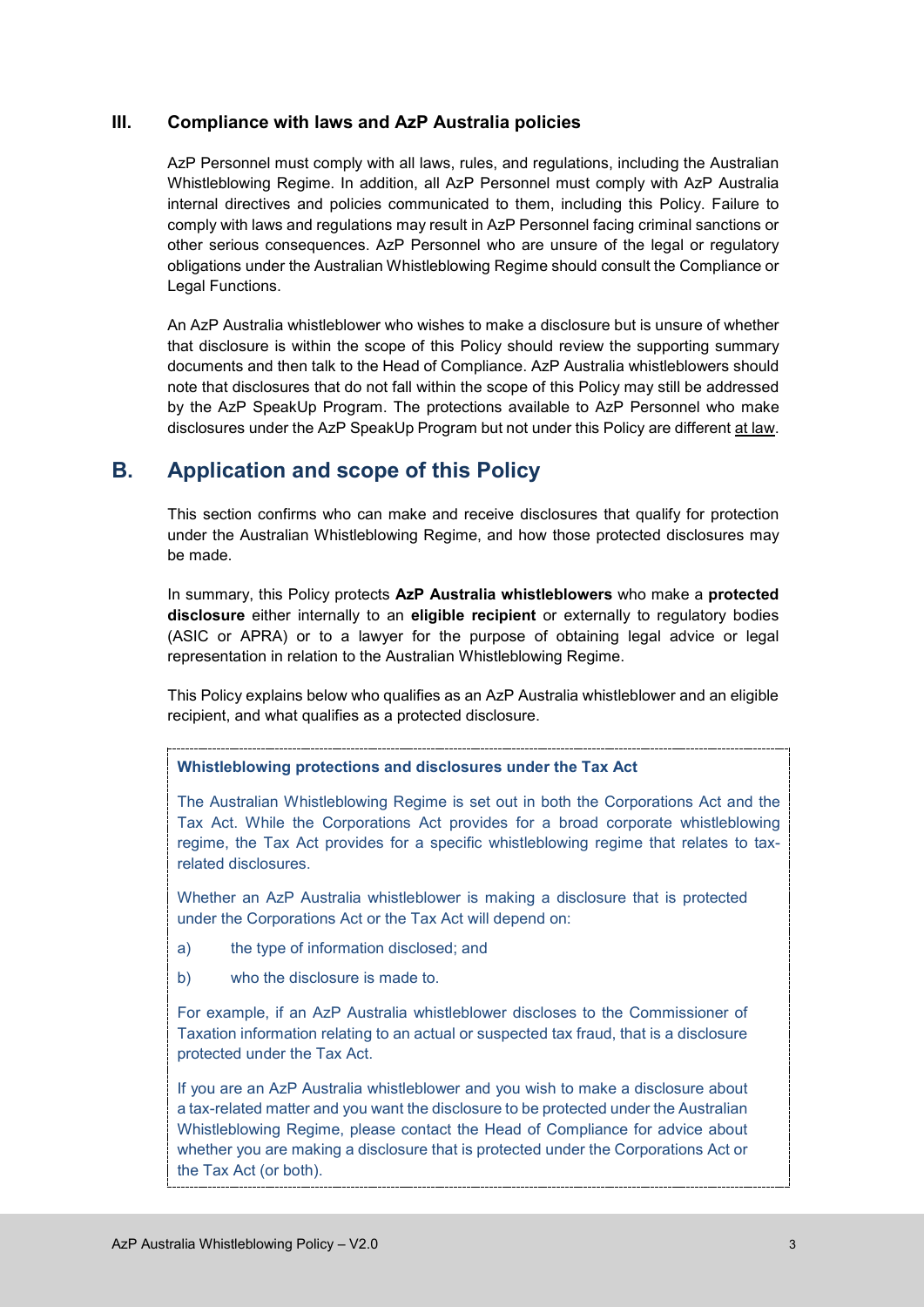# <span id="page-5-0"></span>**I. Who can make a protected disclosure?**

In short, an AzP Australia whistleblower (as defined in this section) is someone eligible to make a protected disclosure under this Policy and who is entitled to the protections under the Australian Whistleblowing Regime.

The definition of 'AzP Australia whistleblower' is important, because only people that meet the criteria of an AzP Australia whistleblower may make disclosures that qualify for protection under this Policy and under the Australian Whistleblowing Regime.

#### Definition of an AzP Australia whistleblower

An AzP Australia whistleblower is an individual who is any of the following:

- 1. a current or former officer or employee of AzP Australia;
- 2. an individual who does or used to supply services or goods to AzP Australia (whether paid or unpaid) (or an employee of that individual);
- 3. an individual who is an associate of AzP Australia;
- 4. a relative or dependant of an individual referred to at (1) (3) above (including a spouse, parent, child, grandchild, or sibling); or
- 5. an individual prescribed by regulations for the purposes of the Corporations Act or the Tax Act.

An AzP Australia whistleblower can make a disclosure anonymously and still be protected under the Australian Whistleblowing Regime.

You can contact the Head of Compliance or the General Counsel to obtain additional information about the Australian Whistleblowing Regime before you make a disclosure, or at any time after a disclosure has been made.

# <span id="page-5-1"></span>**II. Who can receive a protected disclosure?**

An AzP Australia whistleblower will make a protected disclosure only if that disclosure is made to certain individuals or bodies. Who may receive a protected disclosure is set out in this section below.

An AzP Australia whistleblower will make a protected disclosure only if that disclosure is made:

- 1. internally to an **eligible recipient** within AzP Australia;
- 2. via AzP Australia's whistleblowing hotline;
- 3. externally to ASIC or APRA; or
- 4. externally to a lawyer for the purpose of obtaining legal advice or legal representation in relation to the operation of the Australian Whistleblowing Regime.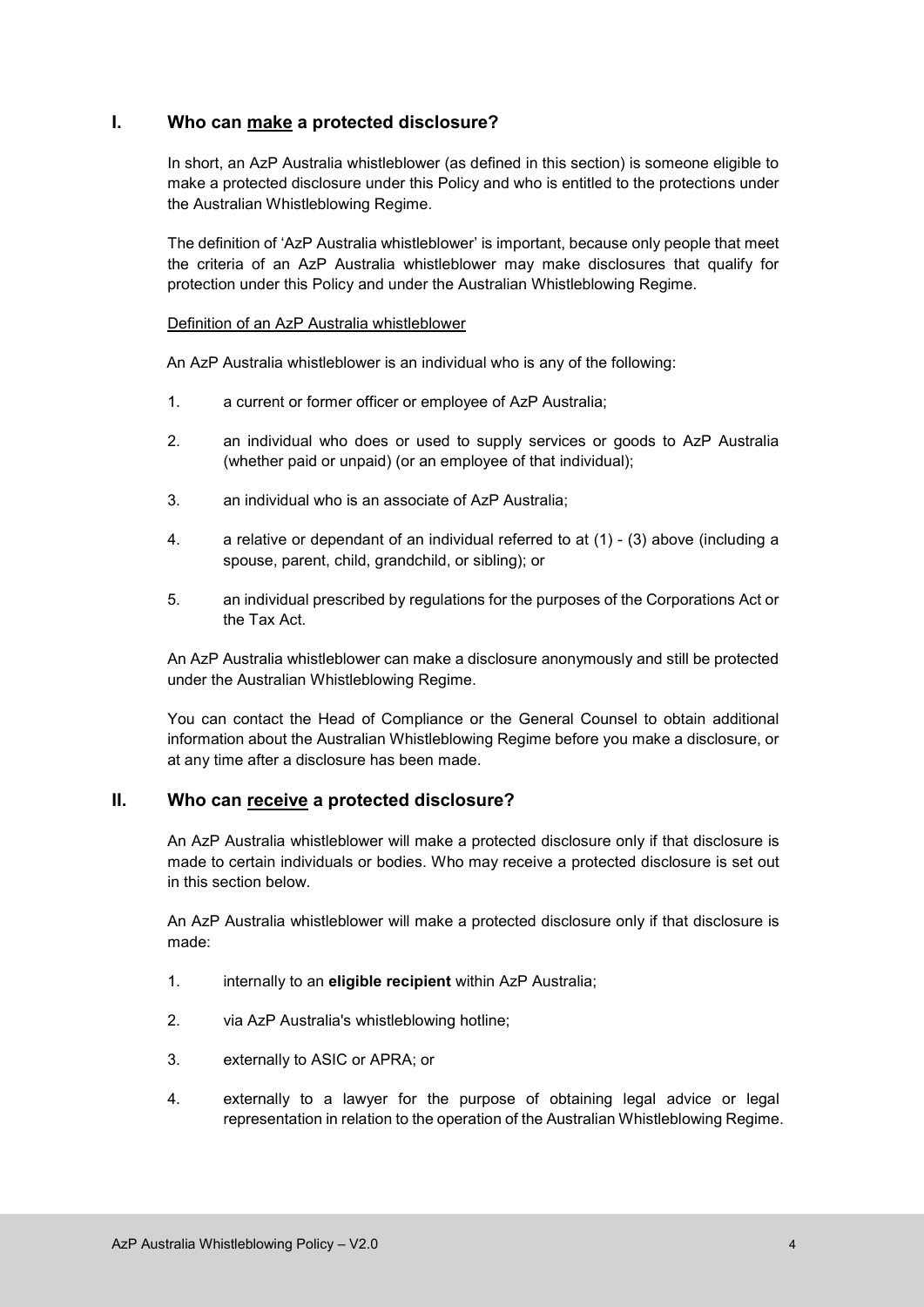An AzP Australia whistleblower needs to make a disclosure directly to any one of the above eligible recipients to be able to qualify for protection as a whistleblower under the Australian Whistleblowing Regime.

# **1. Making a protected disclosure internally: who is an 'eligible recipient'?**

If an AzP Australia whistleblower wishes to make a disclosure within AzP Australia, that disclosure must be made to an eligible recipient.

The Corporations Act provides that an **eligible recipient** is:

- a) an officer (including a director or company secretary) or senior manager of AzP Australia (i.e. a member of the Australian Executive) (or of a related body corporate);
- b) an auditor (or member of an audit team conducting an audit) of AzP Australia (or of a related body corporate);
- c) an actuary of AzP Australia (or of a related body corporate); or
- d) a person who is authorised by AzP Australia to receive disclosures that may qualify for protection under this Policy and the Australian Whistleblowing Regime – that person is the Head of Compliance. For whistleblower purposes, the Head of Compliance is designated the Whistleblower Protection and Investigation Officer for AzP Australia.

# **Eligible recipients of tax-related disclosures under the Tax Act**

If you are an AzP Australia whistleblower who wishes to make a tax-related protected disclosure, that tax-related protected disclosure can be made:

- a) internally within AzP Australia to an eligible recipient of a tax-related protected disclosure, being:
	- i. an auditor (or member of an audit team conducting an audit);
	- ii. a registered tax agent or BAS agent who provides tax agent services or BAS services;
	- iii. a person authorised by AzP Australia to receive disclosures that may qualify for protection under the Tax Act (being the Head of Compliance); or
	- iv. a director, secretary or senior manager (i.e. member of the Australian Executive) of AzP Australia, or any other employee or officer of AzP Australia who has functions or duties that relate to the tax affairs of AzP Australia; and / or
- b) externally to the Commissioner of Taxation, if the AzP Australia whistleblower considers that the information may assist the Commissioner to perform his or her functions or duties under a taxation law in relation to AzP Australia; or
- c) externally to a lawyer for the purpose of obtaining legal advice or legal representation in relation to the operation of the Australian Whistleblowing Regime as it relates to tax-related protected disclosures.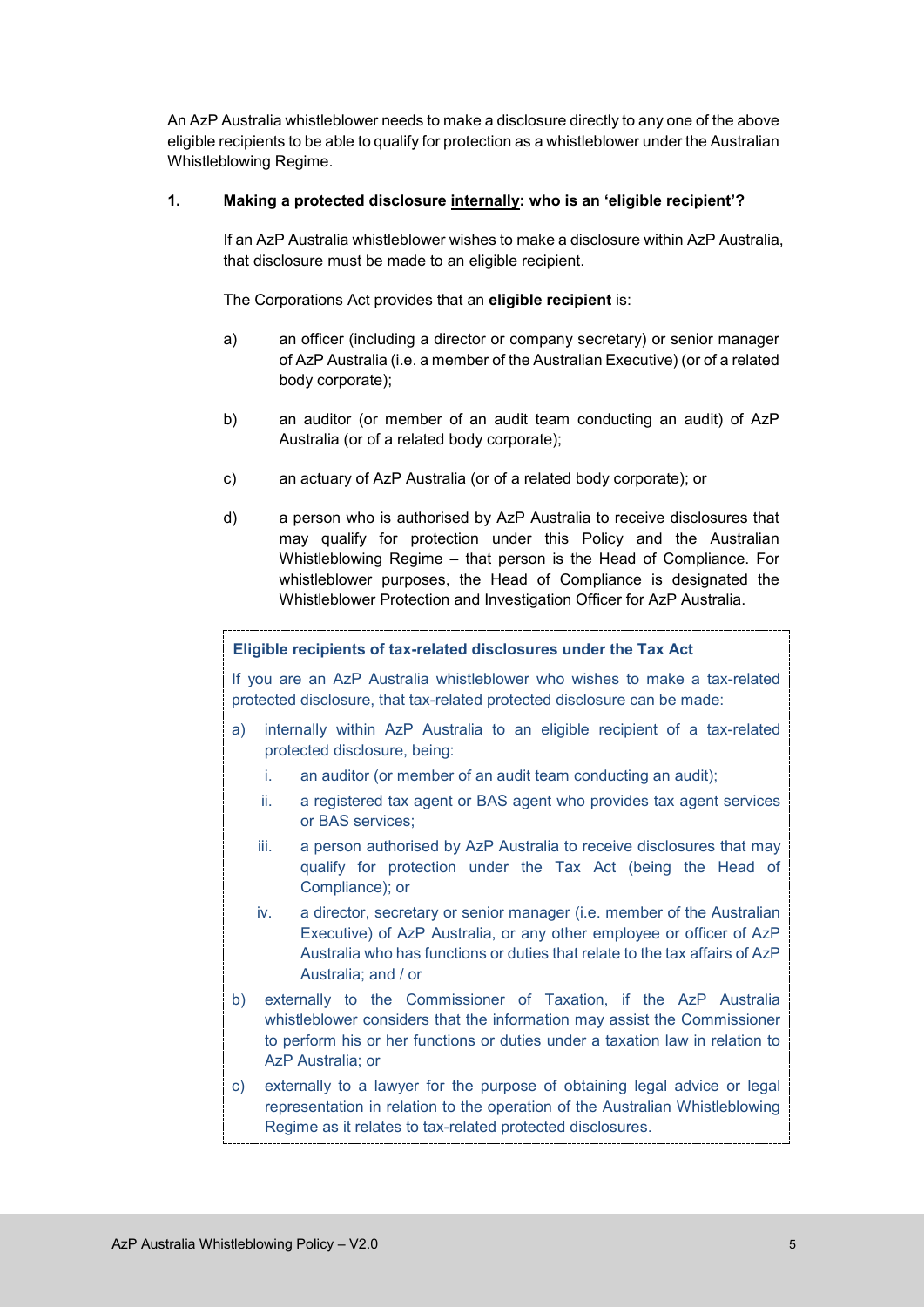**Regardless of whether the disclosure is a Corporations Act or tax-related disclosure, all internal disclosures that are or may be a protected disclosure under this Policy should be made in the first instance to the Head of Compliance. This is because it is the Head of Compliance who will ordinarily action any internal or external investigation resulting from the disclosure. The Head of Compliance will be the AzP Australia whistleblower's point of contact throughout the investigation process.** 

You may also wish to make the disclosure on an anonymous basis via:

- AzP Australia's whistleblowing hotline at 1800 325 363; or
- email at [contact@agaspeakup.net](mailto:contact@agaspeakup.net)

#### **2. Making a protected disclosure externally**

An AzP Australia whistleblower can also make a protected disclosure externally, to:

- a) ASIC or APRA; or
- b) a lawyer for the purpose of obtaining legal advice or legal representation in relation to the Australian Whistleblowing Regime.

# <span id="page-7-0"></span>**III. What does the disclosure have to be about for it to be a protected disclosure?**

For a disclosure to be a protected disclosure under this Policy and the Australian Whistleblowing Regime, it must relate to certain conduct which the AzP Australia whistleblower has reasonable grounds to suspect has or will occur.

A protected disclosure is a disclosure by an AzP Australia whistleblower to an individual or body set out in Section B(II) of this Policy and the AzP Australia whistleblower has **reasonable grounds** to suspect that the information being disclosed concerns **misconduct**, or **an improper state of affairs or circumstances**, in relation to AzP Australia (or a related body corporate). It is important to note that a disclosure that is not about misconduct or an improper state of affairs in relation to AzP Australia does not qualify for protection under the Corporations Act or the Tax Administration Act. In such circumstances, protection may still be applicable under different legislation eg. Fair Work Act 2009 for personal grievance matters. While not eligible under the whistleblower policy, it is important that individuals wishing to disclose a matter seek to raise the matter via the most appropriate channel, and where appropriate, consider seeking independent legal advice about their rights and protections under employment and other relevant laws, A disclosure can still qualify for protection even if the disclosure turns out to be incorrect.

# **1. What is 'misconduct' and an 'improper state of affairs or circumstances'?**

Misconduct is defined in the Corporations Act to include 'fraud, negligence, default, breach of trust and breach of duty'.

Without limiting what may constitute a protected disclosure, a protected disclosure will include a disclosure made by an AzP Australia whistleblower who has reasonable grounds to suspect that the information being disclosed indicates that AzP Australia (and / or a related body corporate, or an officer or an employee of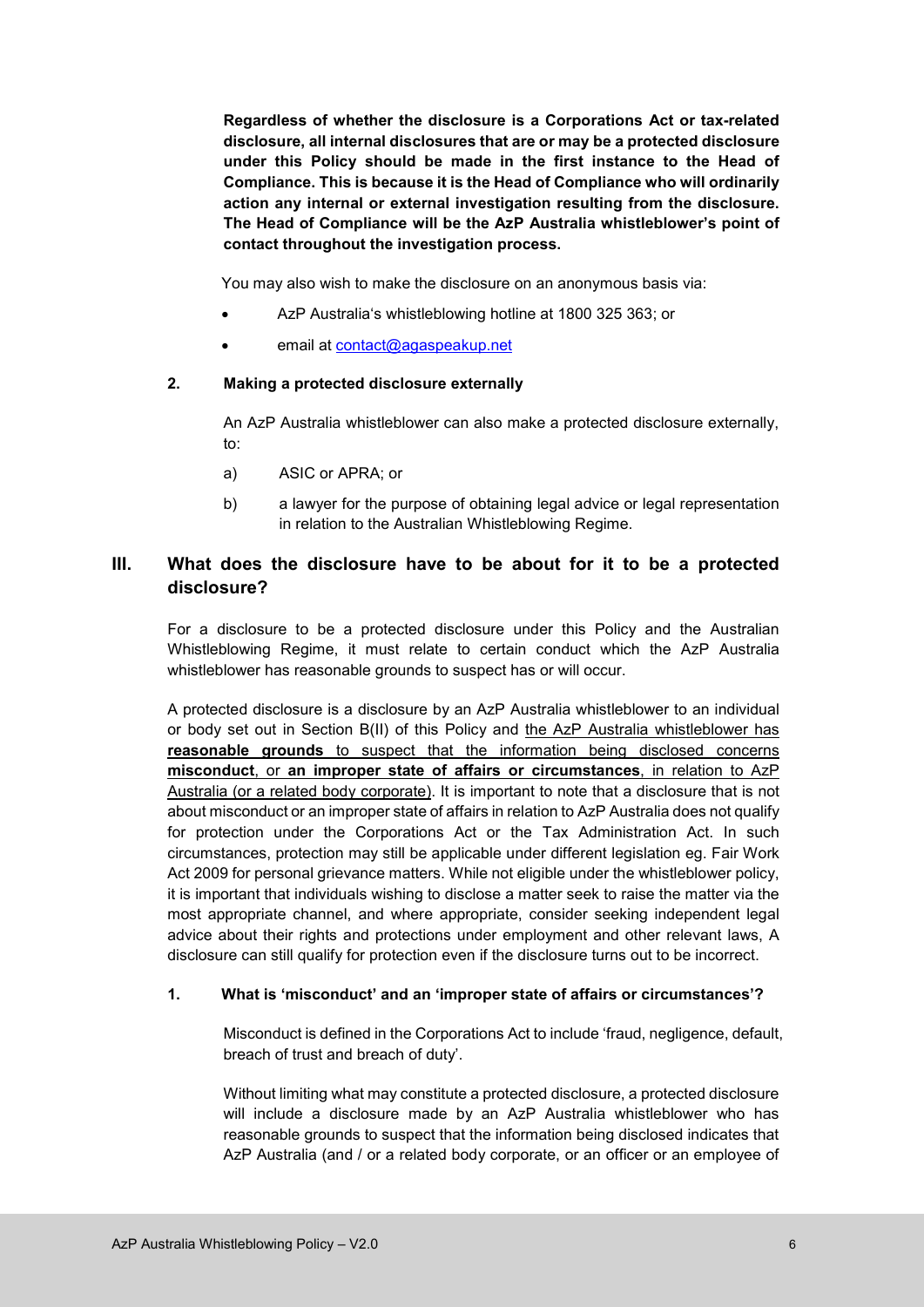that related body corporate) and / or an employee or officer of AzP Australia has engaged in conduct:

- a) that constitutes an offence against, or a contravention of, a provision of any of the:
	- i. *Corporations Act*;
	- ii. *Australian Securities and Investments Commission Act 2001*;
	- iii. *Banking Act 1959*;
	- iv. *Financial Sector (Collection of Data) Act 2001;*
	- v. *Insurance Act 1973;*
	- vi. *Life Insurance Act 1995;*
	- vii. *National Consumer Credit Protection Act 2009;*
	- viii. *Superannuation Industry (Supervision) Act 1993*; or
	- ix. an instrument made under those laws; or
- b) that constitutes an offence against any other Commonwealth law that incurs a punishment of up to 12 months' imprisonment or more; or
- c) which represents a danger to the public or financial system; or
- d) is prescribed by regulations for the purposes of the Corporations Act.

AzP Australia's business is varied. It is, accordingly, conceivable that a range of concerns could be raised across its respective lines of business (e.g. travel insurance, international health insurance, assistance services, and health and lifecare) that attract the protections set out in this Policy and the Corporations Act.

An AzP whistleblower who has reasonable grounds to be concerned about, for example, suspected fraud, bribery, or corruption and reports those concerns to an eligible recipient, will qualify for the protections under this Policy and the Corporations Act. Other examples of misconduct include misappropriation of funds, financial irregularities, and engaging in detrimental conduct.

#### **2. What are 'reasonable grounds'?**

Whether a disclosure is a protected disclosure as defined above is based on an objective determination of whether the AzP Australia whistleblower had or has *reasonable grounds* to suspect that the information falls into that description.

#### **3. Personal work-related grievances are not a 'protected disclosure'**

A disclosure by an AzP Australia whistleblower that:

- a) relates to a 'personal work-related grievance' (defined below); and
- b) does not also concern a contravention or alleged contravention of the requirement not to cause detriment or to threaten to cause any detriment to an AzP Australia whistleblower,

is *not* a protected disclosure for the purposes of this Policy or the Corporations Act.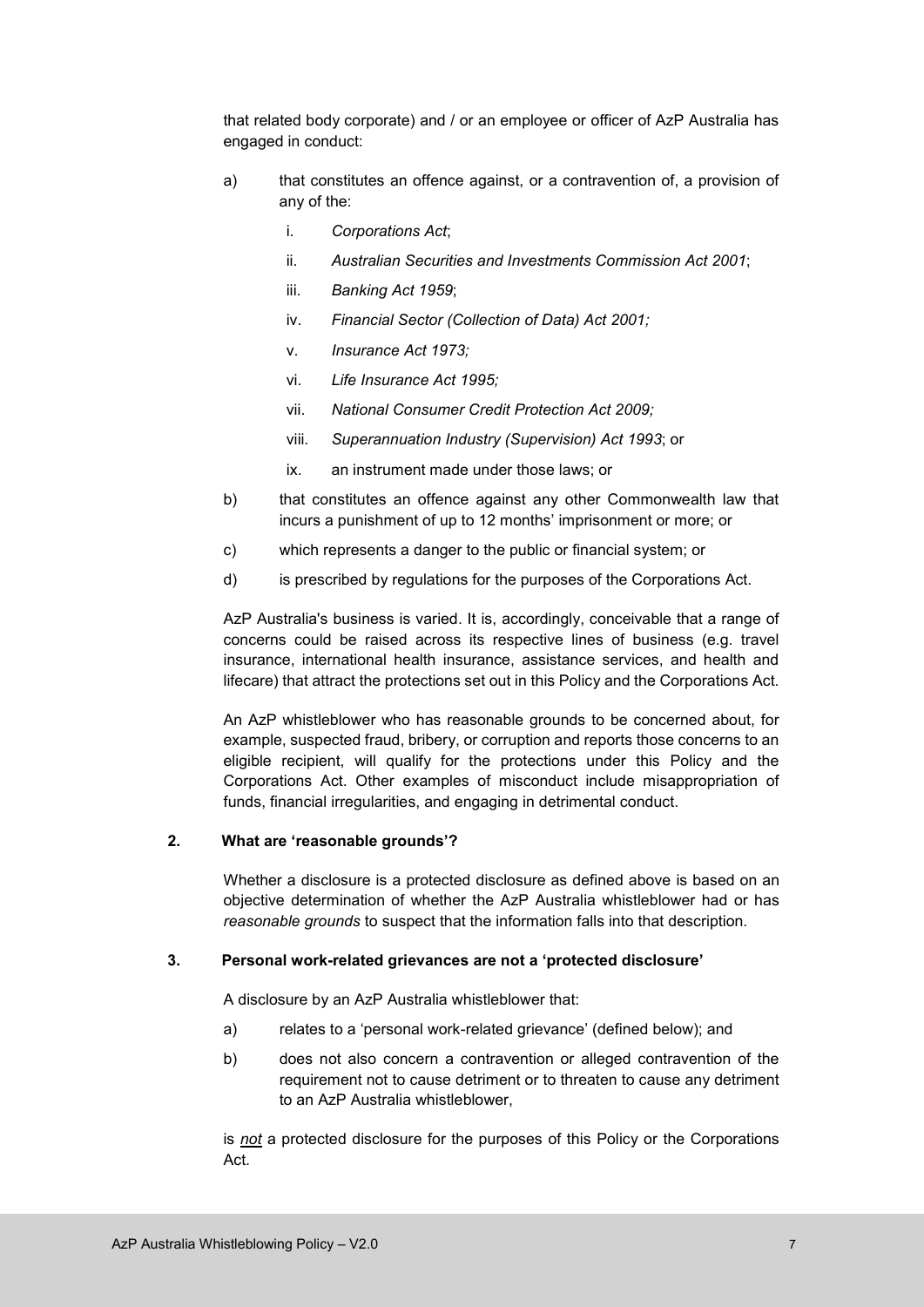Note: a disclosure concerning a personal work-related grievance that is made to a lawyer for the purpose of obtaining legal advice or legal representation in relation to the operation of the Australian Whistleblowing Regime and/or protections under the Corporations Act may still qualify for protection.

#### *What is a 'personal work-related grievance'?*

A disclosure will relate to a personal work-related grievance if the information:

- a) concerns a grievance about any matter in relation to the AzP Australia whistleblower's employment (or former employment) that has or tends to have implications for the AzP Australia whistleblower personally (including, for example, relating to an interpersonal conflict between the AzP Australia whistleblower and another employee, or relating to a decision regarding the AzP Australia whistleblower's promotion or transfer, or a decision to suspend or terminate the AzP Australia whistleblower's contract or to discipline the AzP Australia whistleblower);
- b) does not have any significant implications for AzP Australia that do not relate to the AzP Australia whistleblower; and
- c) does not concern conduct or alleged conduct at Section  $B(III)(1)(a) (d)$ of this Policy.

Although 'personal work-related grievances' are not protected under the Australian Whistleblowing Regime, such disclosures may be protected under the *Fair Work Act 2009* (Cth).

Note: if a disclosure involving a personal work-related grievance also concerns conduct outlined at Section  $B(III)(1)(a) - (d)$  of this Policy, the disclosure may still qualify for protection under the Australian Whistleblowing Regime. By way of example, a personal work-related grievance may still qualify for protection if it includes information about conduct that represents a danger to the public or financial system.

Note: if you have a concern or issue that you think might be a 'personal workrelated grievance' (and therefore not a 'protected disclosure' under the Policy or the Corporations Act), this does not mean that AzP Australia does not value that disclosure. AzP Australia encourages all disclosures made by AzP Personnel. Even if a disclosure is found not to qualify as a 'protected disclosure', the disclosure should still be made under the AzP SpeakUp Program, and that disclosure will still be assessed and if necessary and / or appropriate, investigated and reported upon as outlined in the AzP SpeakUp Program. Even where a disclosure does not meet the requirements of a 'protected disclosure', AzP Australia will (should the discloser wish) keep the disclosure confidential to the maximum extent possible.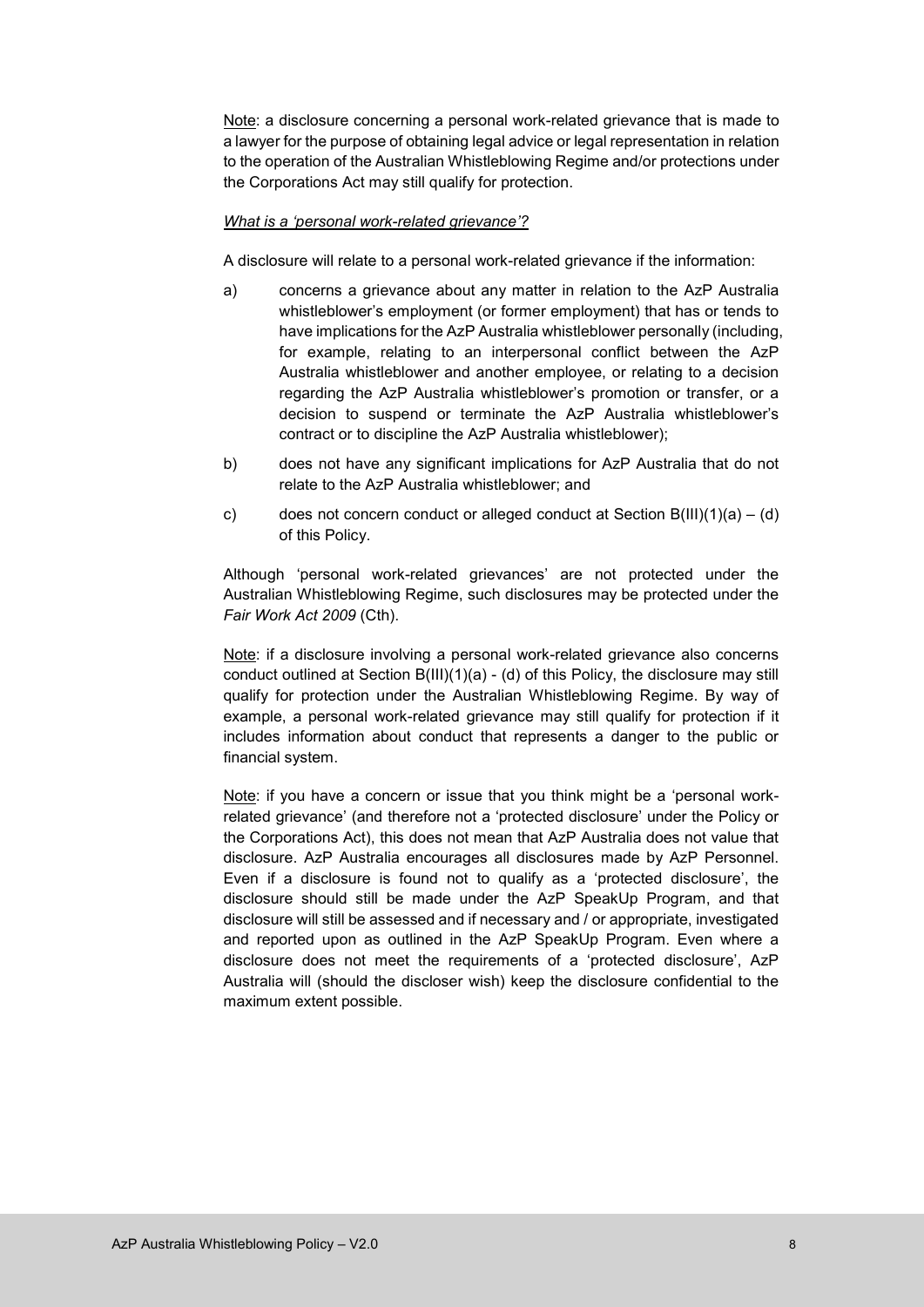#### **Tax-related protected disclosures under the Tax Act**

If you are an AzP Australia whistleblower who wishes to make a tax-related protected disclosure under this Policy and the Tax Act, you must:

- a) (for a disclosure to the Commissioner of Taxation) consider that the information being disclosed may assist the Commissioner to perform their functions or duties under a taxation law in relation to AzP Australia or an associate of AzP Australia;
- b) (for a disclosure to an eligible recipient of a tax-related protected disclosure):
	- i. have *reasonable grounds* to suspect that the information being disclosed indicates *misconduct*, or an *improper state of affairs or circumstances*, in relation to the tax affairs of AzP Australia or an associate of AzP Australia; and
	- ii. consider that the information being disclosed may assist the eligible recipient to perform functions or duties in relation to the tax affairs of AzP Australia or an associate of AzP Australia.

For example, if an AzP Australia whistleblower reports actual or suspected tax evasion within AzP Australia to an eligible recipient and / or to the Commissioner of Taxation, that constitutes a protected disclosure under this Policy and the Tax Act.

# <span id="page-10-0"></span>**C. Protections available to AzP Australia whistleblowers who make protected disclosures under this Policy**

Whether under this Policy or under the AzP SpeakUp Program, all AzP Personnel who make a disclosure (regardless of whether they reveal their identity in making that disclosure) will be protected to the maximum extent possible against victimisation, discrimination, and recrimination.

AzP Australia will not tolerate any victimisation, discrimination, or recrimination of an AzP Australia whistleblower. Any allegations of victimisation, discrimination, or recrimination of an AzP Australia whistleblower will be taken seriously and AzP Australia will take appropriate action, including (potentially) disciplinary action, or dismissal or termination of employment, contract or consultancy. There are also separate and potentially serious consequences under the Australian Whistleblowing Regime for negative behaviour against someone who has made (or is perceived to have made) a protected disclosure.

The statutory protections for AzP Australia whistleblowers are set out in Part 9.4AAA of the Corporations Act and, for disclosures relating to tax avoidance behaviour and other tax related issues, Part IVD of the Tax Act.

# <span id="page-10-1"></span>**I. Confidentiality – protecting an AzP Australia whistleblower's identity**

There is no requirement for an AzP Australia whistleblower to identify him or herself in order for that AzP Australia whistleblower to qualify for protection under this Policy and / or under the Australian Whistleblowing Regime. As such, an AzP Australia whistleblower may choose to remain anonymous in making a protected disclosure and throughout any resulting investigation and may still qualify for protection under the Australian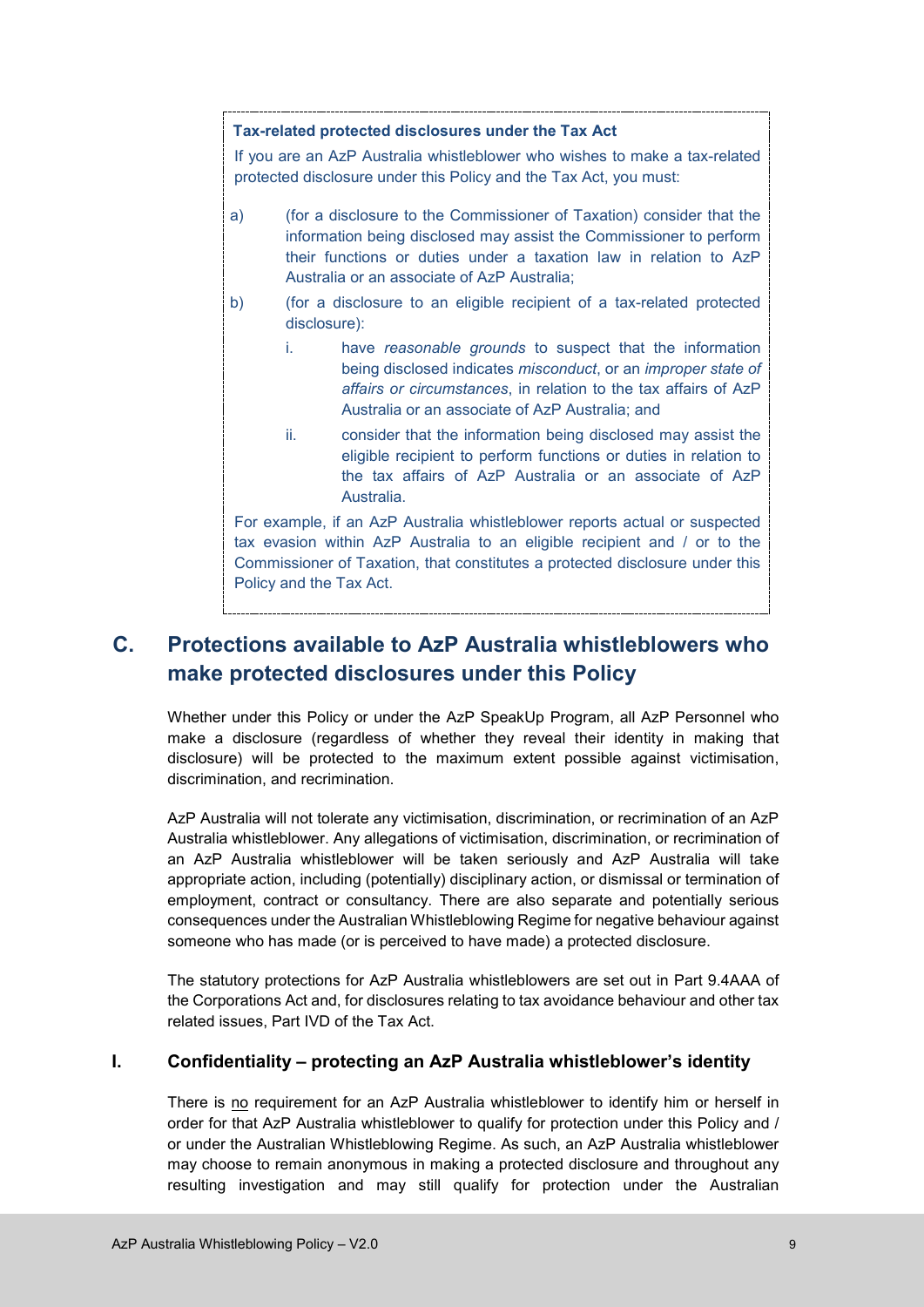Whistleblowing Regime. An AzP Australia whistleblower can refuse to answer questions that they feel could reveal their identity at any time, including during follow-up conversations.

AzP Australia will take all reasonable steps to protect the identity of the AzP Australia whistleblower.

# **1. Confidentiality Obligation owed to the AzP Australia whistleblower**

It is prohibited under this Policy and it is an offence under the Australian Whistleblowing Regime for a person to whom a protected disclosure is made to disclose the identity of an AzP Australia whistleblower (this is the **Confidentiality Obligation**, defined below).

The **Confidentiality Obligation** means that the following information must not be disclosed:

- a) the *actual identity* of an AzP Australia whistleblower who has made a protected disclosure; or
- b) *information that is likely to lead to the identification* of an AzP Australia whistleblower who has made a protected disclosure.

Without the whistleblower's consent, no information that is likely to lead to the identification of the discloser will occur as part of our investigation process unless:

- a) the information does not include the discloser's identity;
- b) information relating to the discloser's identity or other information that is likely to lead to the identification of the discloser (e.g. the discloser's name, position title and other identifying details) is removed; and
- c) it is reasonably necessary for investigating the issues raised in the disclosure.

The Confidentiality Obligation means that it is a contravention of this Policy and the Corporations Act or the Tax Act (as applicable) for a person to disclose the information above, if that person *directly or indirectly* obtained that information because an AzP Australia whistleblower made a protected disclosure.

Any breach of the Confidentiality Obligation can result in serious consequences. For example, the Corporations Act and the Tax Act (as applicable) provide that a breach of the Confidentiality Obligation can lead to up to 6 months' imprisonment.

Complaints about breaches of confidentiality can also be made by the whistleblower directly to regulators such as ASIC, APRA or the ATO.

# Exceptions to the Confidentiality Obligation

There are some limited exceptions to the Confidentiality Obligation. The exceptions to the Confidentiality Obligation are: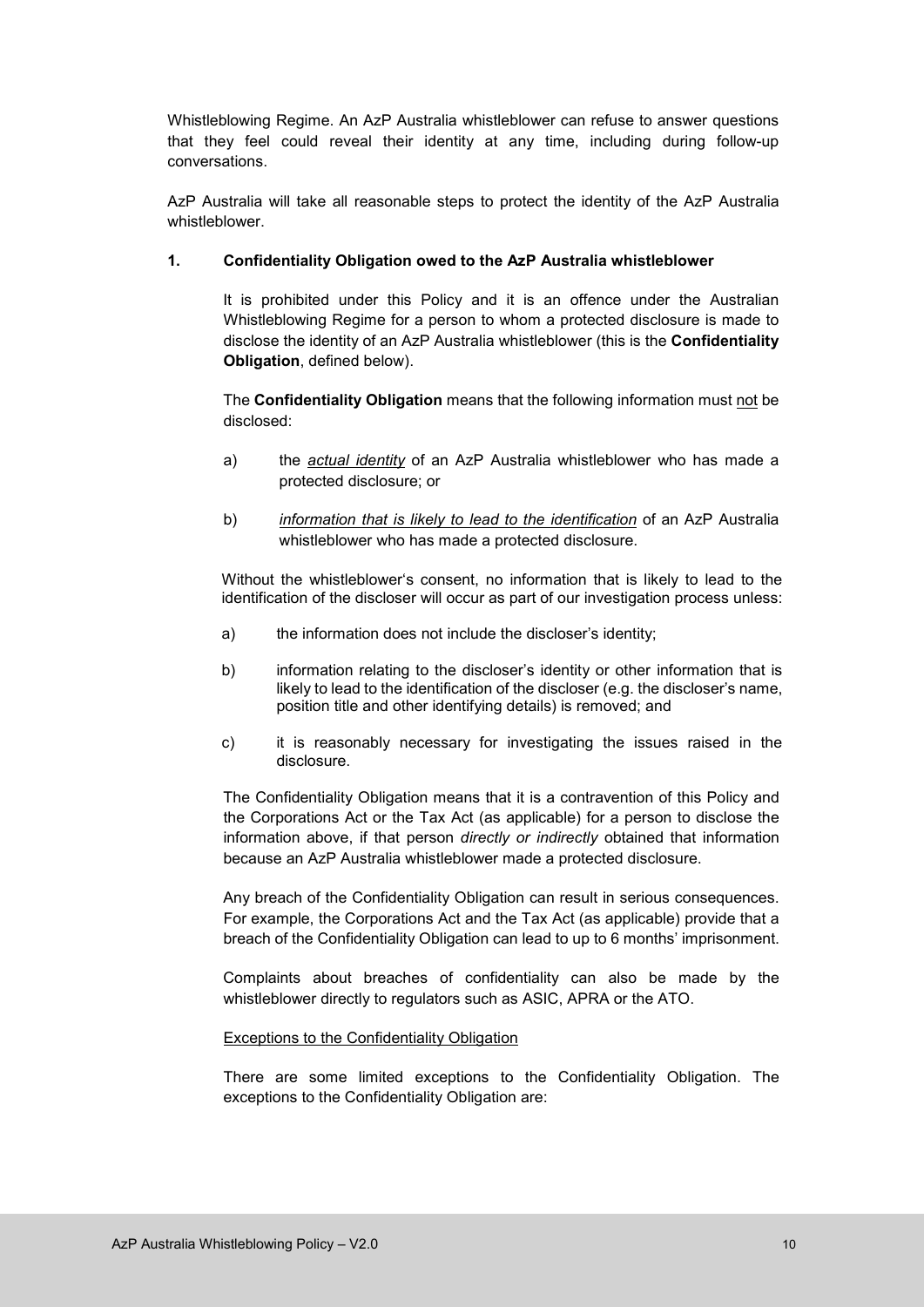*Exception 1 - disclosure required for the purpose of internally investigating the matters* 

- a) Where the information being disclosed is not the actual identity of an AzP Australia whistleblower, but is information that is likely to lead to the identification of the AzP Australia whistleblower; and
- b) that information is:
	- i. (for a protected disclosure made under the Corporations Act) reasonably necessary for the purpose of investigating the matters the subject of the protected disclosure; or
	- ii. (for a tax-related protected disclosure under the Tax Act) reasonably necessary for the purposes of investigating misconduct, or an improper state of affairs or circumstances, to which the tax-related protected disclosure relates; and
- c) the person relying on this exception takes all reasonable steps to reduce the risk that the AzP Australia whistleblower will be identified.

# *Exception 2 - disclosure to certain bodies or for legal advice*

- a) Where the information being disclosed is either the actual identity of the AzP Australia whistleblower or information that is likely to lead to the identification of the AzP Australia whistleblower; and
- b) where the disclosure of that information is made to:
	- i. ASIC, APRA, the Australian Federal Police (**AFP**) (or, for taxrelated protected disclosures, the Commissioner of Taxation or the AFP); or
	- ii. a lawyer for the purpose of obtaining legal advice or legal representation in relation to the operation of the Corporations Act (or, for tax-related protected disclosures, the Tax Act).

# *Exception 3 - disclosure made with consent*

a) Where the disclosure of the information is made with the consent of the AzP Australia whistleblower.

# What are 'reasonable steps' to reduce the risk of the AzP Australia whistleblower's actual identity being revealed?

'Reasonable steps' to be taken to reduce the risk of the AzP Australia whistleblower's actual identity being revealed include (for example):

- a) not broadly publishing the information;
- b) ensuring the investigation team is as small as is reasonably possible, and taking other steps to make the investigation as discreet as possible;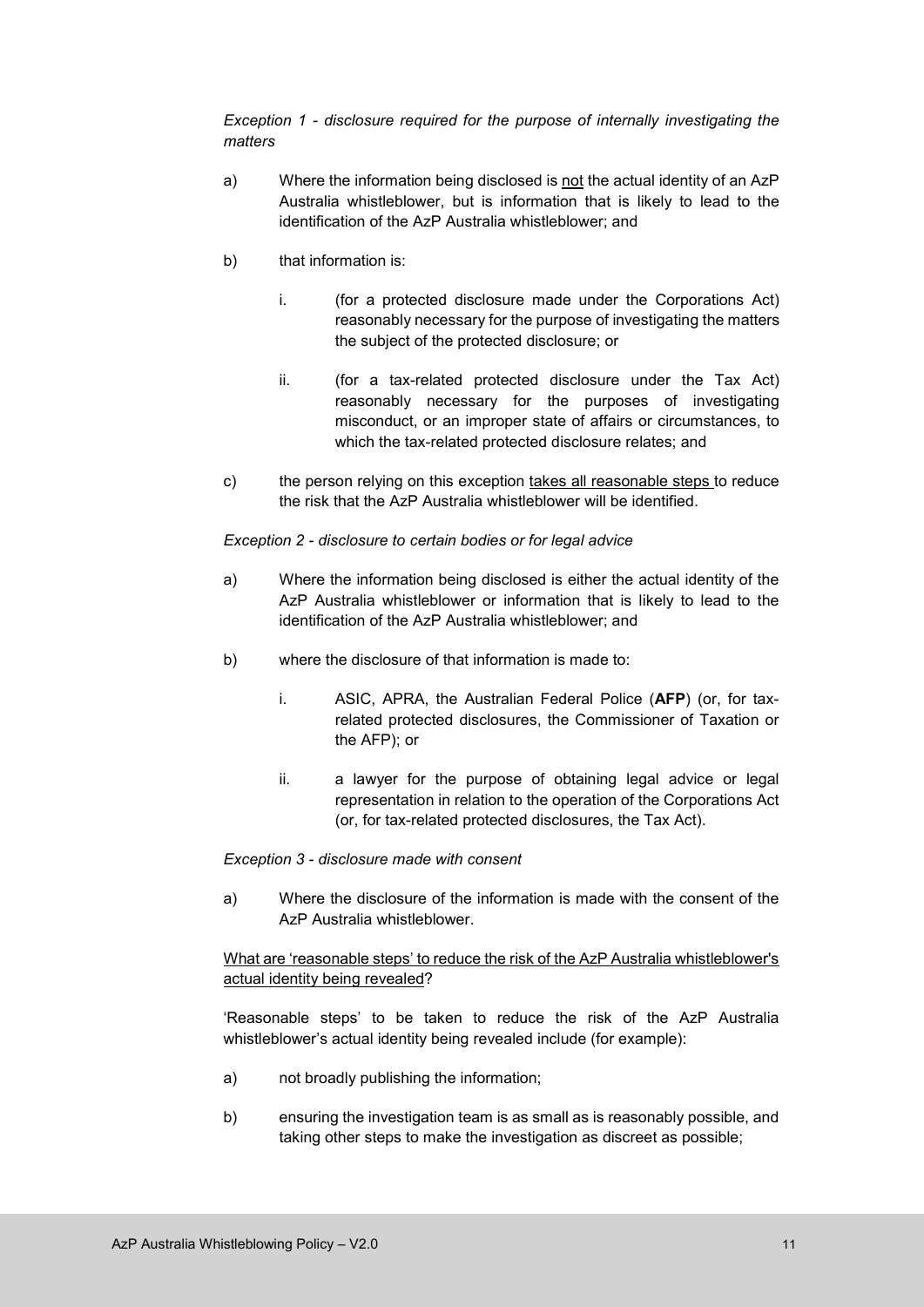- c) only disclosing information to personnel absolutely necessary to the investigation;
- d) password protecting certain documents containing the information;
- e) limiting the disclosure of information to that which is absolutely necessary for the investigation; and
- f) clearly informing those involved in the investigation in writing of the requirement not to disclose the AzP Australia whistleblower's identity or information likely to lead to the identification of the whistleblower, and request written confirmation that they understand the obligation and that they will facilitate and take all necessary steps to reduce the risk that the whistleblower will be identified.

Where an AzP Australia whistleblower does not provide consent for his or her identity to be revealed, AzP Australia will take all appropriate steps to ensure that the whistleblower's identity is protected. This will include any investigation being carried out in accordance with the Functional Rule for Integrity Committee and Whistleblowing and the Internal Investigation Protocol, and may also include:

- a) never referring to the whistleblower during an investigation; or
- b) where it is necessary to refer to the whistleblower during an investigation, using a pseudonym to do so (e.g. person A).

# <span id="page-13-0"></span>**II. Protection from victimisation and threatened victimisation**

AzP Australia does not tolerate threatening or bullying behaviour. AzP Australia also does not tolerate retaliation or victimisation against any AzP Australia whistleblower who reports (or who is suspected to have reported) under this Policy. AzP Australia will take all reasonable steps to ensure that AzP Australia whistleblowers who make a protected disclosure (regardless of whether they reveal their identity in making that disclosure) will be protected against victimisation and discrimination.

As set out below, there are particular (and serious) consequences under the Australian Whistleblowing Regime in relation to detrimental, victimising, or threatening behaviour towards someone who the perpetrator of that behaviour knows or suspects has 'blown the whistle'.

It is a contravention of the Australian Whistleblowing Regime for any person to engage in conduct towards an actual or suspected AzP Australia whistleblower (**Perceived Whistleblower**) that:

- 1. causes the Perceived Whistleblower any detriment; or
- 2. constitutes making a threat (including an implied threat) to cause any detriment to the Perceived Whistleblower or another person,

where the reason (or part of the reason) for the perpetrator causing the detriment or making the threat is because the perpetrator believes or suspects that the Perceived Whistleblower (or any other person) has made or could make a protected disclosure.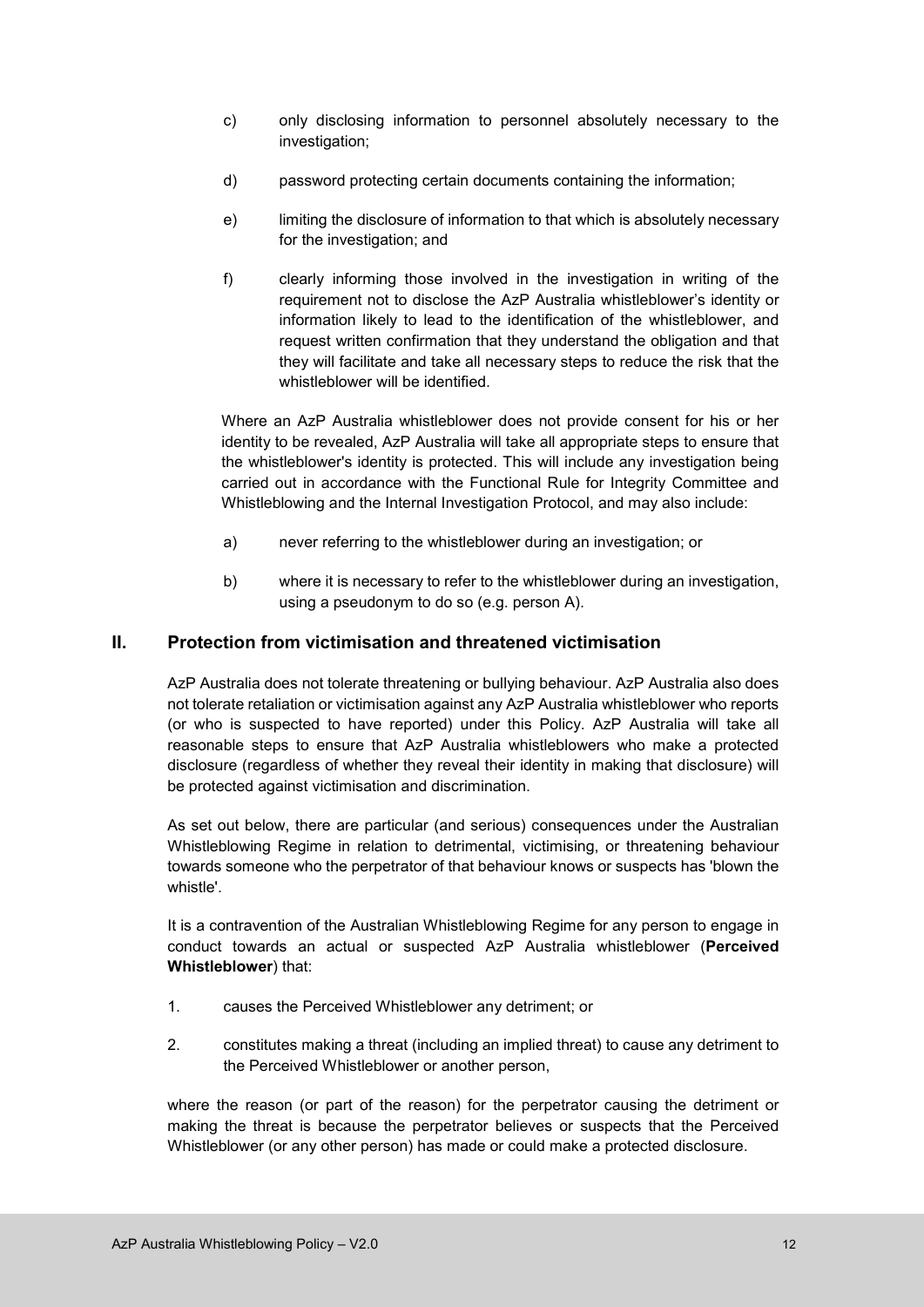For the purposes of this Policy and the Australian Whistleblowing Regime, it is not relevant whether the Perceived Whistleblower actually feared that the threat from the perpetrator would be carried out.

Detrimental conduct includes the following, or the threat of the following:

- 1. dismissal;
- 2. injury of an employee in their employment;
- 3. alteration of an employee's position or duties to their disadvantage (such as a demotion);
- 4. harassment;
- 5. intimidation;
- 6. discrimination between employees;
- 7. causing harm or injury (including psychological harm);
- 8. damage to property;
- 9. damage to reputation;
- 10. damage to a person's business or financial position; or
- 11. behaviour that causes any other damage to a person.

Any AzP Australia whistleblower subjected to victimisation or detrimental treatment (or a threat to cause any detriment) as a result of actually or being suspected of making a protected disclosure should inform the Head of Compliance immediately. In addition, the whistleblower should consider seeking independent legal advice or contact regulatory bodies, such as ASIC, APRA or the ATO, if they believe they have suffered detriment.

As well as the internal consequences within AzP Australia, there are serious consequences under the Australian Whistleblowing Regime for victimising a Perceived Whistleblower, which may involve court-action or up to 2 years' imprisonment.

Additionally, there are court-ordered remedies available to an AzP Australia whistleblower in relation to detrimental conduct. Those remedies include:

- 1. compensation;
- 2. an injunction restraining a person from engaging in detrimental conduct, or to prevent or remedy the effects of detrimental conduct;
- 3. an order requiring an apology be given to the whistleblower; and
- 4. any other order that the court thinks is appropriate.

Some actions are however considered to not constitute detrimental conduct. These include:

- 1. administrative action that is reasonable for the purpose of protecting a discloser from detriment (e.g. moving a discloser who has made a disclosure about their immediate work area to another office to prevent them from detriment); and
- 2. managing a discloser's unsatisfactory work performance, if the action is in line with the entity's performance management framework.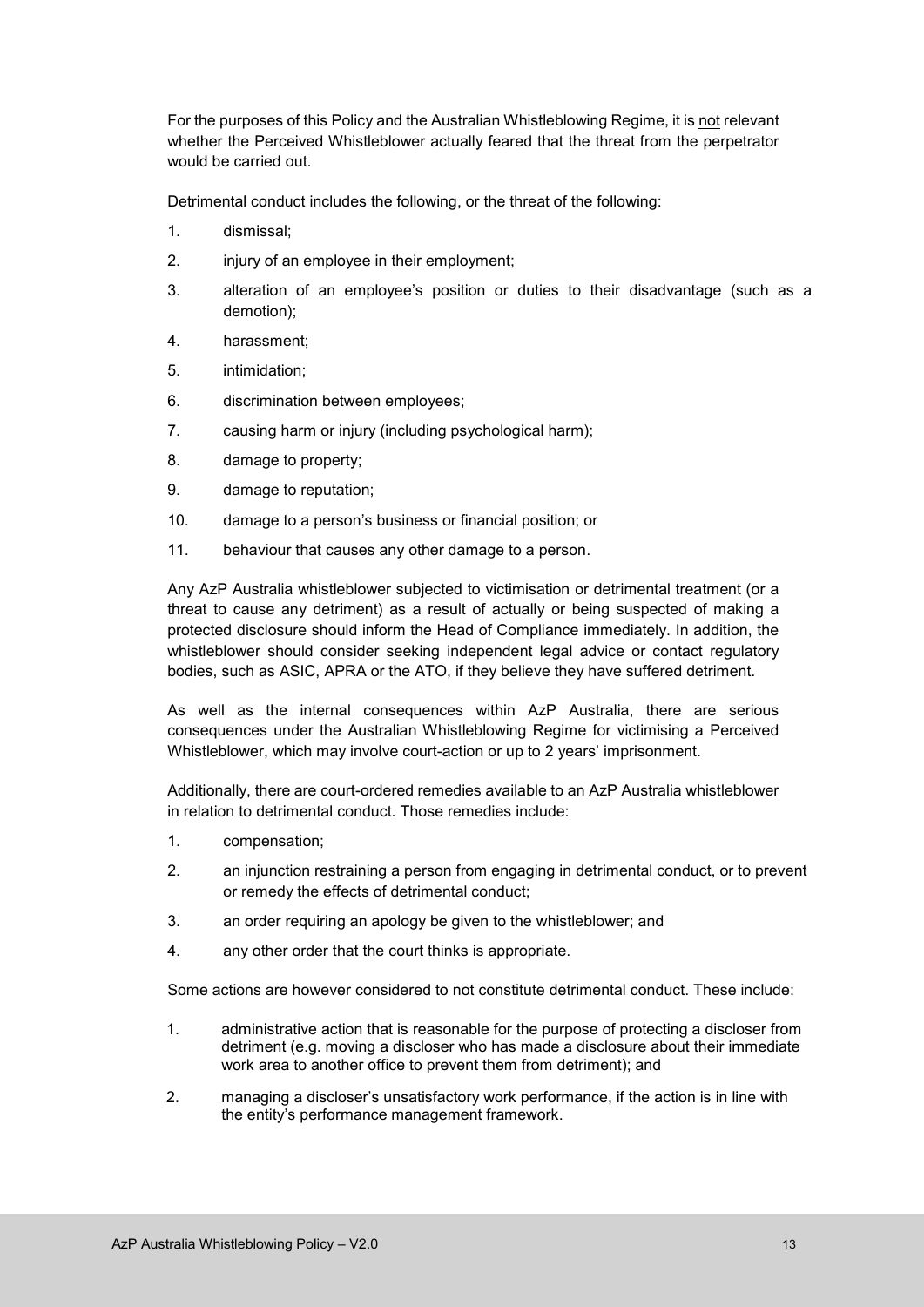# <span id="page-15-0"></span>**III. Protecting AzP Australia whistleblowers from legal action**

AzP Australia whistleblowers who make a protected disclosure are not subject to any civil, criminal, or administrative liability or disciplinary action for making the protected disclosure.

Contractual rights and / or other remedies may not be enforced against an AzP Australia whistleblower for making a protected disclosure.

### Protection from self-incrimination

If the protected disclosure was:

- 1. made to ASIC, APRA, or a prescribed Commonwealth body; or
- 2. a public interest or emergency disclosure,

that information is not admissible in evidence against the AzP Australia whistleblower in criminal proceedings (or proceedings for the imposition of a penalty (unless the proceedings are in relation to the AzP Australia whistleblower making a false disclosure).

Note: the above protections do not grant an AzP Australia whistleblower immunity for any misconduct he or she has engaged in. It is advisable that independent legal advice is sought by a whistleblower before making a public interest disclosure or an emergency disclosure.

# <span id="page-15-1"></span>**IV. Protecting information**

All records and reports resulting from an investigation will be retained under password security.

Any release of information in breach of this Policy will be regarded as a serious matter and may result in disciplinary action. There also may be serious consequences under the Corporations Act.

# <span id="page-15-2"></span>**D. Protocol regarding reporting and investigation of a protected disclosure**

# <span id="page-15-3"></span>**I. Internal reporting**

All internal protected disclosures must be made, handled, and investigated in accordance with the Protected Disclosure Protocol. The Protected Disclosure Protocol details the processes, procedures, and actions required in the event of a protected disclosure and the associated investigations that may take place following a protected disclosure (either internally or by an external source such as ASIC).

This is an important document, and it is a requirement of this Policy for each AzP Australia whistleblower to be familiar with the Protected Disclosure Protocol to ensure that whistleblowing-related matters are handled consistently and in accordance with the Australian Whistleblowing Regime.

**The Protected Disclosure Protocol is at Annexure A of this Policy, and can also be found on the local Intranet**.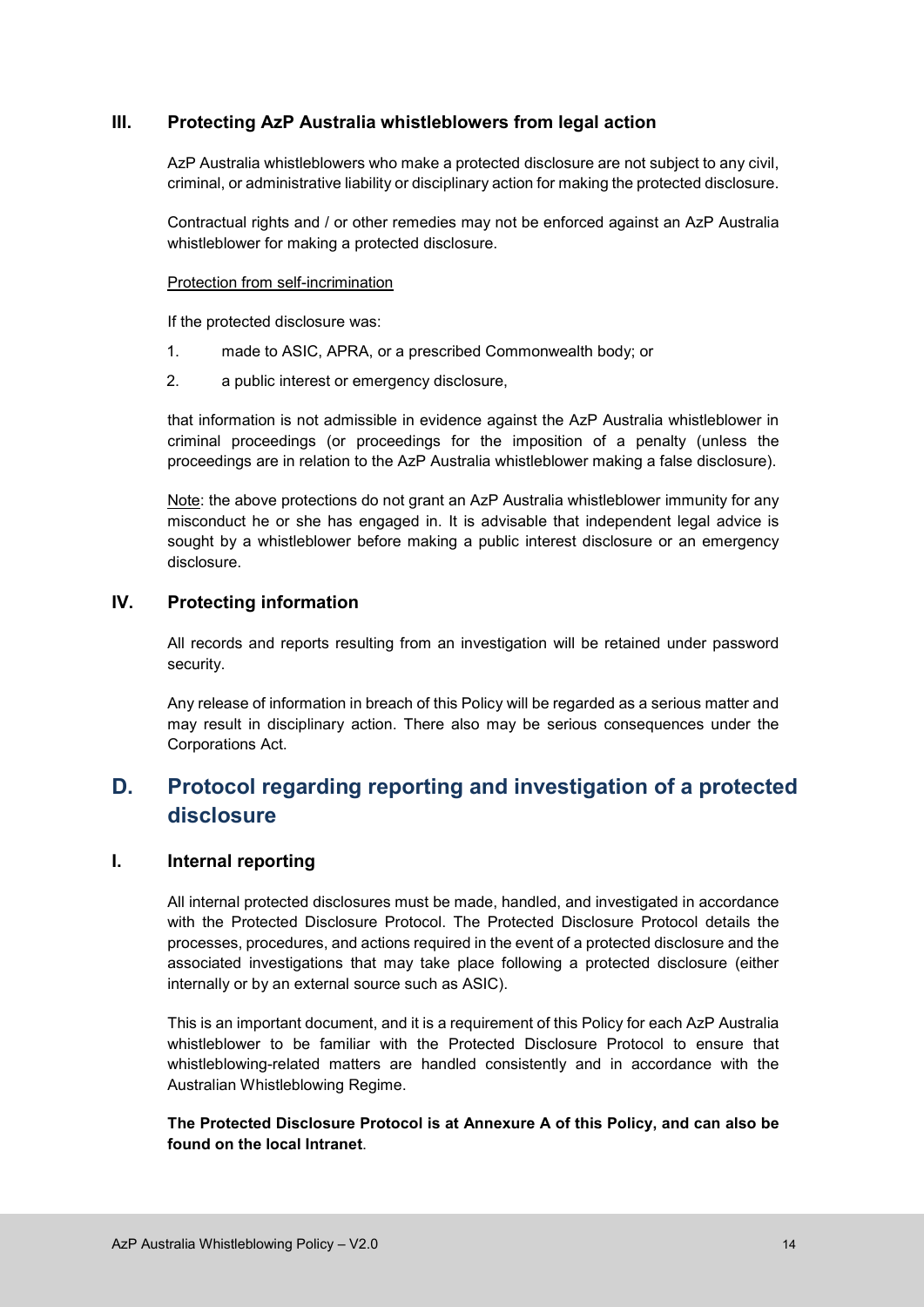# <span id="page-16-0"></span>**II. External reporting**

An AzP Australia whistleblower may make a protected disclosure directly to any one of the following regulators while still qualifying for protection under the Corporations Act:

### **1. ASIC**

The 'Office of the Whistleblower' is an office regulated by the Australian Securities and Investments Commission. The Office of the Whistleblower is equipped to oversee and report on information received from whistleblowers.

AzP Australia whistleblowers can make a report to the Office of the Whistleblower by:

- a) lodging a report via ASIC's online reporting form at: [http://www.asic.gov.au/report-misconduct;](http://www.asic.gov.au/report-misconduct) or
- b) by writing to ASIC at:

Australian Securities and Investments Commission GPO Box 9827 Brisbane QLD 4001

Further information on ASIC's whistleblower process can be found [here.](https://asic.gov.au/about-asic/asic-investigations-and-enforcement/whistleblowing/how-asic-handles-whistleblower-reports/)

#### **2. APRA**

AzP Australia whistleblowers can make a report to APRA on whistleblower matters by emailing [whistleblower@apra.gov.au.](mailto:whistleblower@apra.gov.au) AzP Australia whistleblowers can make a public interest disclosure to APRA via emailing [PID@apra.gov.au](mailto:PID@apra.gov.au) or in writing at:

Chief Risk Officer APRA GPO Box 9836 Sydney NSW 2001

Further information on APRA's whistleblower report process can be found [here.](https://www.apra.gov.au/become-a-whistleblower-or-make-a-public-interest-disclosure)

### **3. (For a tax-related protected disclosure) Office of the Commissioner of Taxation**

To make a protected disclosure regarding a tax-related matter to the Commissioner of Taxation, AzP Australia whistleblowers can:

- a) complete a tip-off form in the contact section of the ATO app (see [https://www.ato.gov.au/general/gen/whistleblowers/\)](https://www.ato.gov.au/general/gen/whistleblowers/);
- b) call 1800 060 062; or
- c) write to the following address (and mark your letter 'in confidence') and send to the Commissioner at:

Australian Taxation Office Tax Integrity Centre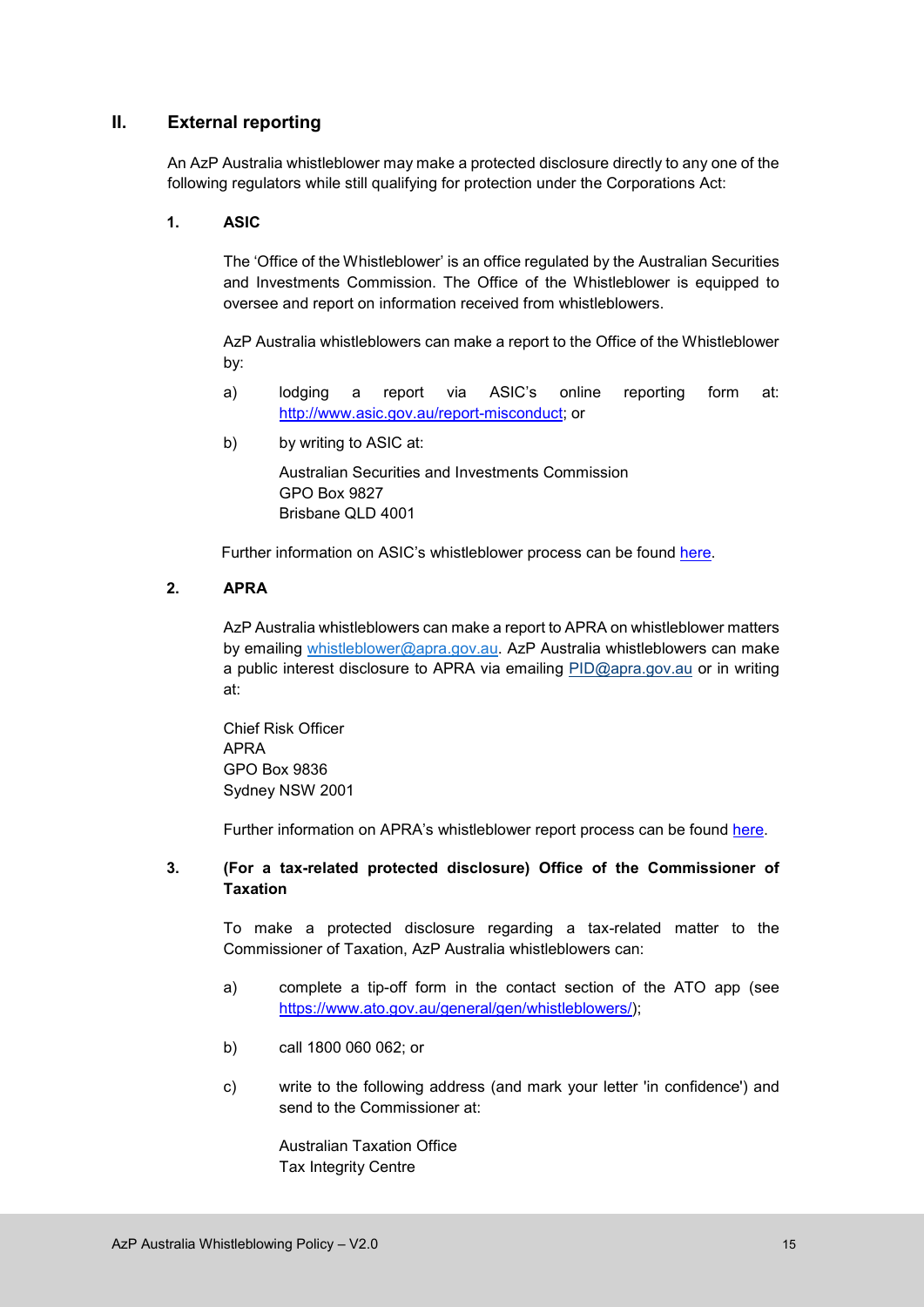Locked Bag 6050 Dandenong VIC 3175

Further information on the ATO's whistleblower provisions can be found [here.](https://www.ato.gov.au/general/gen/whistleblowers/)

# <span id="page-17-0"></span>**III. 'Emergency' and 'public interest' disclosures**

In certain *limited circumstances* relating to a protected disclosure under the Corporations Act, a whistleblower may make an 'emergency' or 'public interest' disclosure of information to a member of Parliament (Commonwealth, State, or Territory) or to a journalist.

# **1. When can I make an 'emergency disclosure'?**

It is important to note that an emergency disclosure may only be made under the Policy and the Corporations Act in the following limited circumstances:

- a) the AzP Australia whistleblower has previously made a protected disclosure to ASIC, APRA or a prescribed Commonwealth authority; and
- b) the AzP Australia whistleblower has reasonable grounds to believe that the information concerns a substantial and imminent danger to the health and safety of one or more persons or the natural environment; and
- c) the AzP Australia whistleblower gives the body it previously made the protected disclosure to (ASIC, APRA, or a prescribed Commonwealth authority) written notice that:
	- i. identifies the initial protected disclosure made to that body; and
	- ii. says that the whistleblower intends to make an emergency disclosure; and
- d) the emergency disclosure is made to a member of Parliament or a journalist; and
- e) the information disclosed in the emergency disclosure is not more than is necessary to inform the recipient of the substantial and imminent danger.

# **2. When can I make a 'public interest' disclosure?**

It is important to note that a public interest disclosure may only be made under the Corporations Act in the following limited circumstances:

- a) the AzP Australia whistleblower has previously made a protected disclosure to ASIC, APRA, or a prescribed Commonwealth authority; and
- b) at least 90 days have passed since that protected disclosure was made; and
- c) the AzP Australia whistleblower does not have reasonable grounds to believe that action is being, or has been, taken to address the matters to which the protected disclosure related; and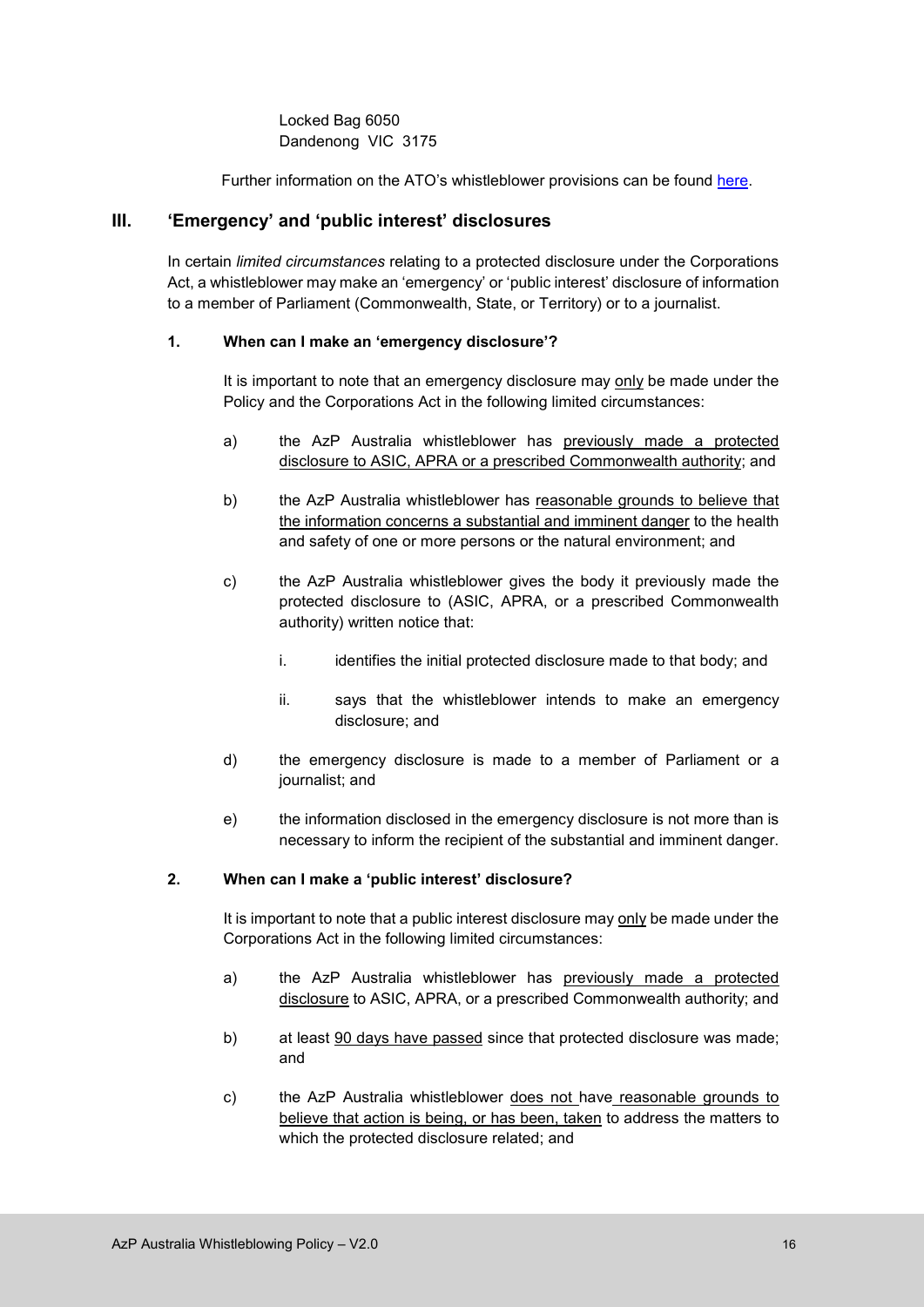- d) the AzP Australia whistleblower has reasonable grounds to believe that making a further disclosure would be in the public interest; and
- e) at the end of the 90-day period, the AzP Australia whistleblower gives the body it previously made the protected disclosure to written notice that:
	- $i.$  identifies the initial protected disclosure made to the body; and
	- ii. says that the AzP Australia whistleblower intends to make a public interest disclosure; and
- f) the public interest disclosure is made to a member of Parliament or a journalist; and
- g) the information disclosed in the public interest disclosure is not more than is necessary to inform the recipient of the misconduct or the improper state of affairs or circumstances the subject of the protected disclosure.

Note: for the purposes of this Policy and the Corporations Act, a journalist is a person who is professionally working for a newspaper, magazine, radio, or television broadcasting service, or commercial electronic services provided (via the internet) which are operated similar to a newspaper, magazine, or radio or television broadcast.

**'Emergency' or 'public interest' disclosures do not apply to tax-related protected disclosures** 

There is no provision for protected disclosures made under the Tax Act to be the subject of an emergency or public interest disclosure. If the disclosure in question is a tax-related protected disclosure and is not also a protected disclosure under the Corporations Act, the emergency disclosure regime set out in this section does not apply.

If you are unsure whether your disclosure is a protected disclosure under the Corporations Act or the Tax Act (or both), please contact the Head of Compliance.

# <span id="page-18-0"></span>**E. Managing the welfare of the AzP Australia whistleblower**

This section sets out how AzP Australia:

- 1. supports AzP Australia whistleblowers and will protect them from detriment; and
- 2. ensures fair treatment of employees of AzP Australia who are mentioned in disclosures that qualify for protection under this Policy and the Australian Whistleblowing Regime, or to whom such disclosures relate.

# <span id="page-18-1"></span>**I. Commitment to protecting and supporting AzP Australia whistleblowers**

AzP Australia recognises that there may be substantial personal stress and cost to the AzP Australia whistleblower in making a protected disclosure in accordance with this Policy. As well as the protections provided by the Australian Whistleblowing Regime, AzP is committed to minimising the personal impact to AzP Australia whistleblowers.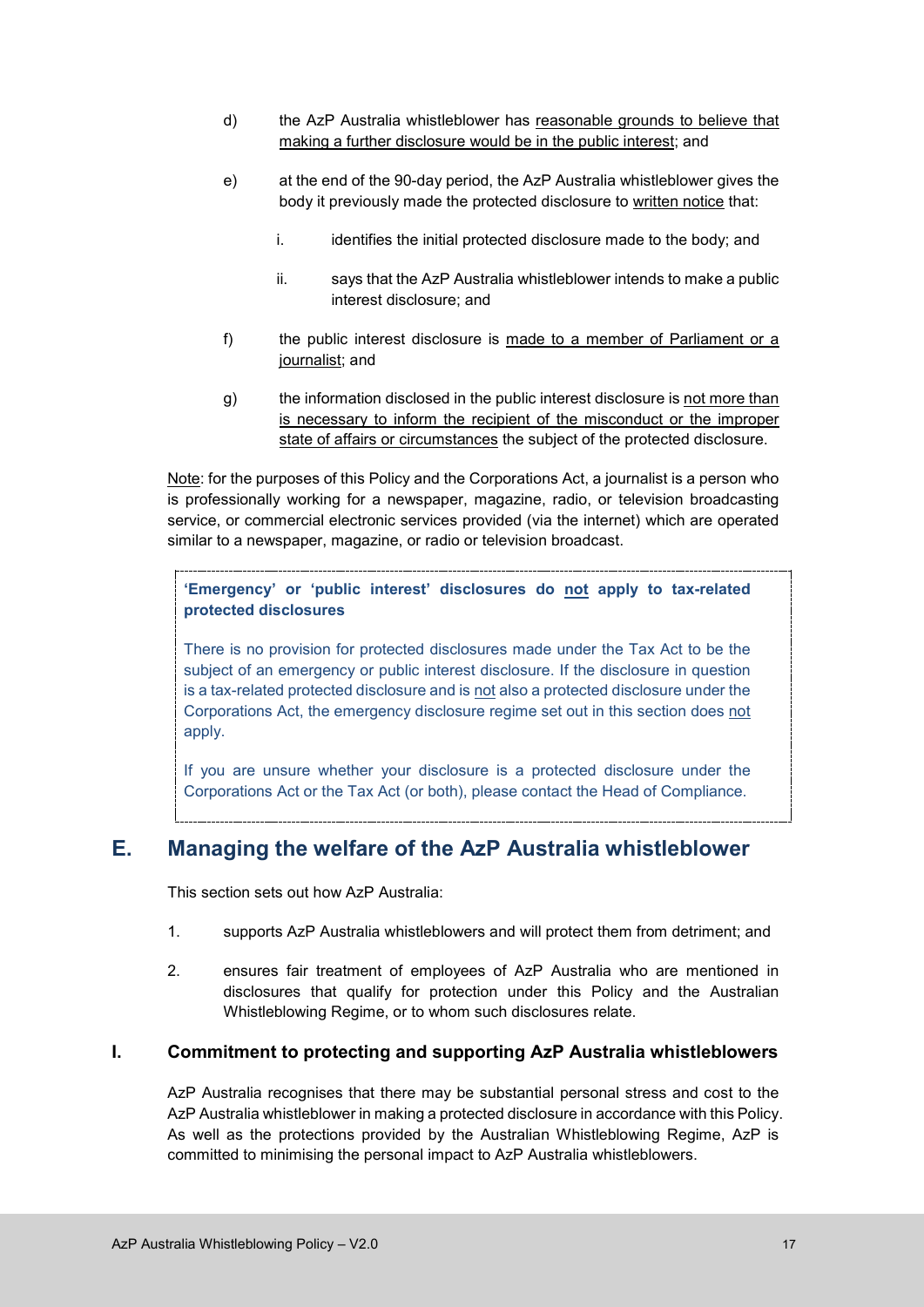AzP Australia will support whistleblowers who make or plan to make a protected disclosure and will endeavour to protect them from victimisation and detriment (see Section C(II) above).

AzP Australia offers general support by:

- 1. providing training on induction to AzP employees and contractors in relation to this Policy;
- 2. (in the event the disclosure is made internally) at the time of the disclosure being made, explaining the protections available to AzP Australia whistleblowers under this Policy and the Australian Whistleblowing Regime, and outlining the likely next steps; and
- 3. where a protected disclosure has been made and the AzP Australia whistleblower has concerns relating to the disclosure (including in relation to detrimental conduct towards, or victimisation of, the whistleblower), AzP Australia provides support by providing the AZP Whistleblower with:
	- a) independent counselling services; the provider, frequency and amount of sessions is to be determined by AzP Australia in its absolute discretion; and
	- b) leave; the duration and dates on which leave may be taken, and whether the leave is to be paid, or partially paid, is to be determined by AzP Australia in its absolute discretion.

# <span id="page-19-0"></span>**II. Keeping the AzP Australia whistleblower informed**

The Head of Compliance will ensure the AzP Australia whistleblower is kept informed of action taken in relation to his or her protected disclosure – unless this is simply not possible (i.e. where an anonymous AZP Australia whistleblower has not provided a reasonable medium or way by which they may be contacted).

In providing the outcomes of the investigation to the whistleblower, the Head of Compliance must inform the whistleblower that regardless of the outcome of the investigation, the whistleblower has the right to make a complaint to a regulator including ASIC, APRA, or ATO if they are not satisfied with the results of the investigation.

# <span id="page-19-1"></span>**III. Ensuring fair treatment of employees who are mentioned in a disclosure**

AzP Australia will ensure fair treatment of employees who are mentioned in a disclosure that qualifies for protection by: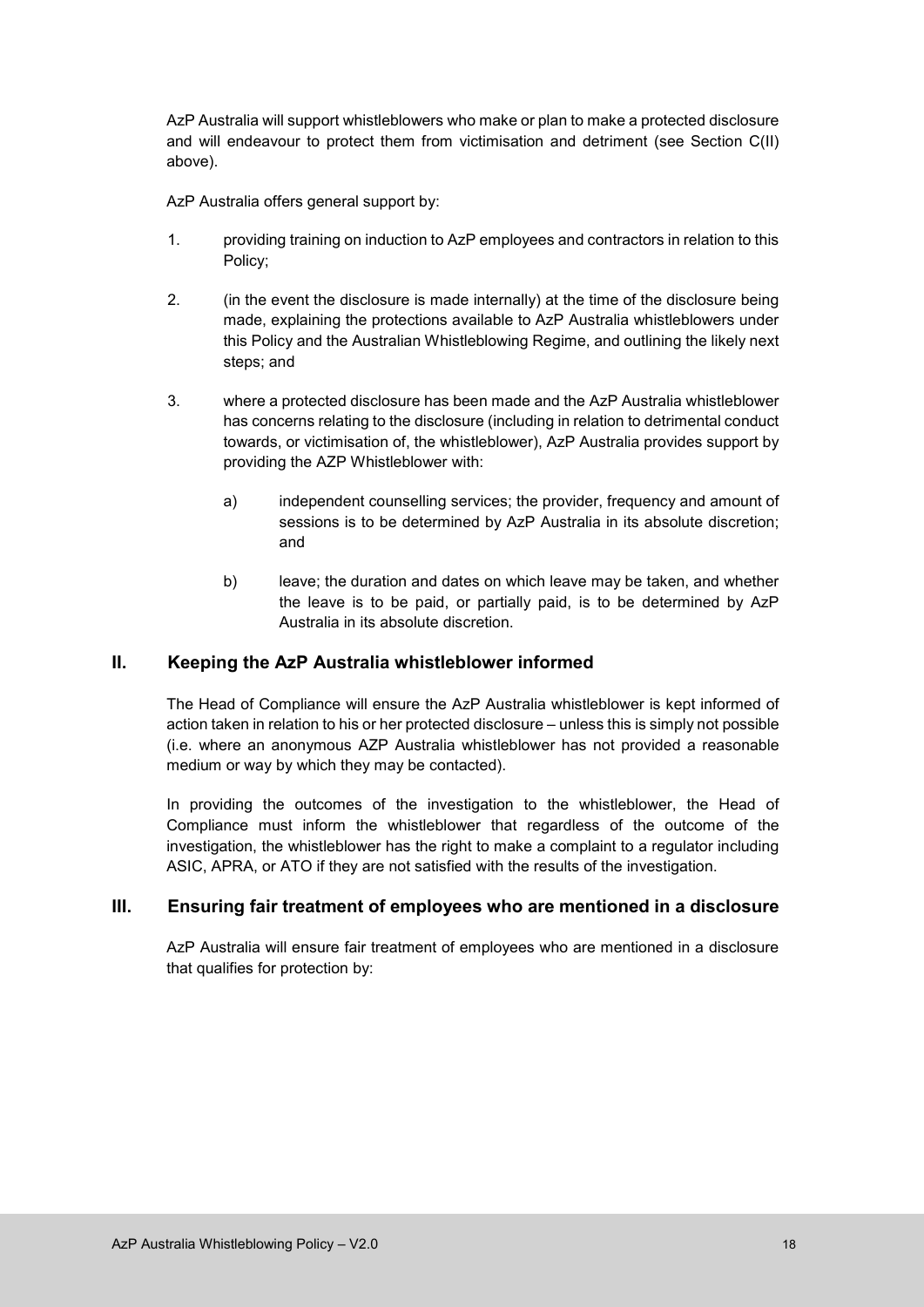- 1. ensuring that the investigation is carried out in accordance with AzP Australia's Functional Rule for Integrity Committee and Whistleblowing and the Internal Investigation Protocol;
- 2. handling protected disclosures confidentially, when it is practical and appropriate in the circumstances;
- 3. assessing whether the protected disclosure should be the subject of an investigation:
- 4. advising an employee who is the subject of a disclosure about the subject matter of the disclosure as and when required by the principles of natural justice and procedural fairness and prior to any action being taken; for example, advising the employee if the disclosure will be the subject of an investigation;
- 5. maintaining that the objective of an investigation is to determine whether there is enough evidence to substantiate or refute the matters reported;
- 6. ensuring that when an investigation is undertaken the process is objective, fair, and independent; and
- 7. enabling an employee who is the subject matter of a protected disclosure to contact AzP Australia's counselling services.

# <span id="page-20-0"></span>**IV. Training to ensure understanding of this Policy and the Protected Disclosure Protocol**

All current employees, officers, and contractors of AzP Australia are required to complete:

- 1. initial whistleblower training on induction; and
- 2. refresher training on an annual basis.

This is to ensure that all employees, officers and contractors of AzP Australia are aware of their obligations, rights and protections, as set out in this Policy and in the Australian Whistleblowing Regime.

# <span id="page-20-1"></span>**V. Easy and consistent access to this Policy and the Protected Disclosure Protocol**

This Policy and the Protected Disclosure Protocol are provided to AzP Personnel upon induction. Copies of these documents are available at any time on the local Intranet or upon request from Compliance.

# <span id="page-20-2"></span>**F. Review**

As mentioned above in section A(II), this Policy will be reviewed by the owner at least once every year to ensure it complies with relevant laws and remains relevant and effective. All material changes will require the approval of the function holders outlined in the Authorisation Table on the front of the internal version of this Policy.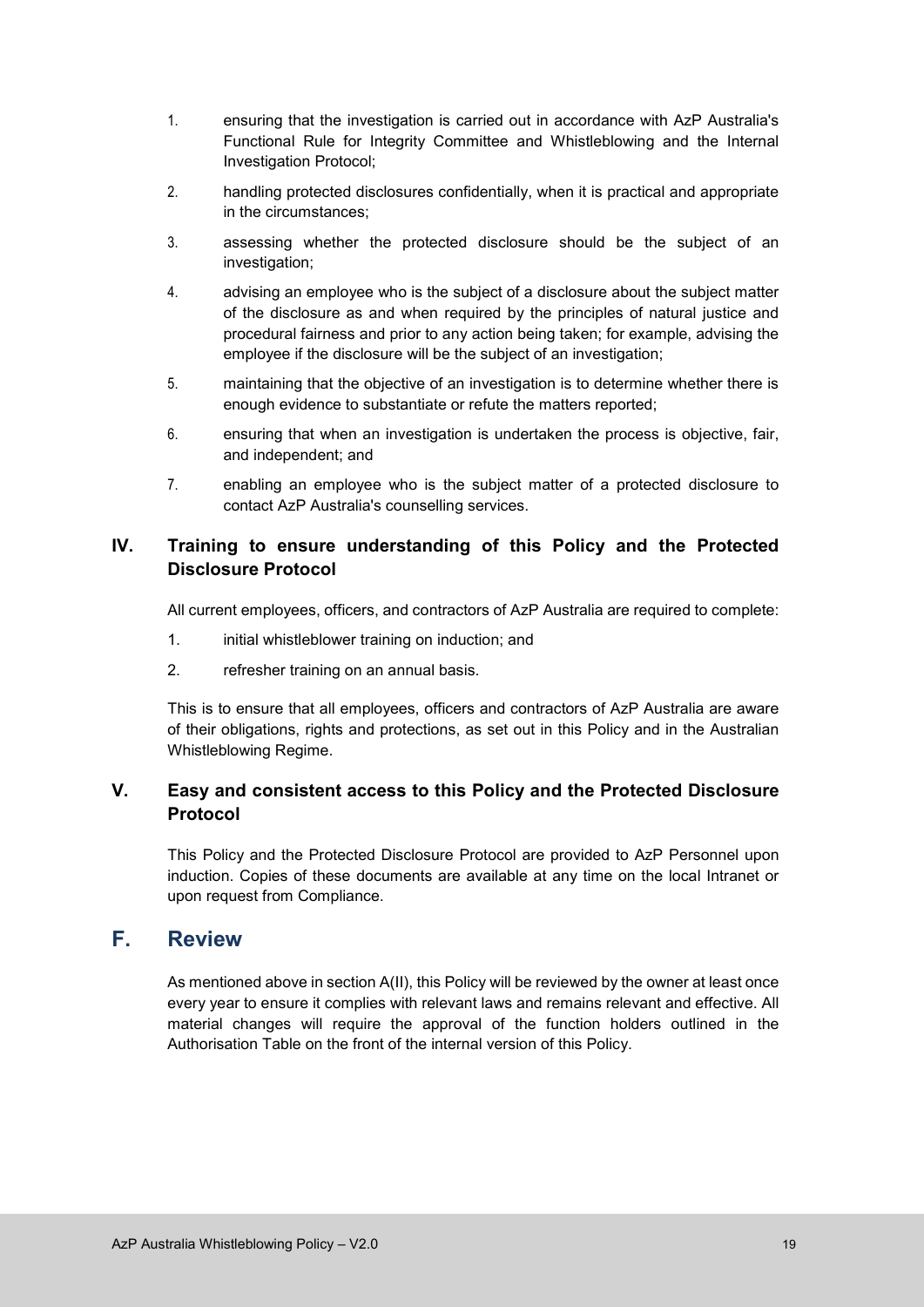# <span id="page-21-0"></span>**Index of used terms and abbreviations**

| Abbreviation / Term                 | <b>Description</b>                                                                                                                                                             |  |
|-------------------------------------|--------------------------------------------------------------------------------------------------------------------------------------------------------------------------------|--|
| Australian Whistleblowing<br>Regime | Part 9.4AAA of the Corporations Act and Part IVD of the Tax Act as<br>amended by the Treasury Laws Amendment (Enhancing Whistleblower<br>Protections) Act 2019 (Cth).          |  |
| <b>AzP Australia</b>                | AWP Australia Pty Ltd ABN 52 097 227 177 AFSL No. 245631 trading<br>as Allianz Partners.                                                                                       |  |
| AzP Australia whistleblower         | Has the meaning given to it by Section B(I) of the Policy.                                                                                                                     |  |
| <b>AzP Personnel</b>                | Employees, officers, contractors and consultants of AzP Australia.                                                                                                             |  |
| <b>AzP SpeakUp Program</b>          | AzP SpeakUp Program comprises the Allianz Functional Rule 'Guideline<br>on Whistleblowing (Speak-up)' which explains how employees can make<br>disclosures and voice concerns. |  |
| <b>Corporations Act</b>             | Corporations Act 2001 (Cth).                                                                                                                                                   |  |
| <b>Head of Compliance</b>           | The Head of Compliance for AzP Australia.                                                                                                                                      |  |
| <b>Policy</b>                       | This AzP Australia Whistleblowing Policy including its annexures.                                                                                                              |  |
| <b>Tax Act</b>                      | Taxation Administration Act 1953 (Cth).                                                                                                                                        |  |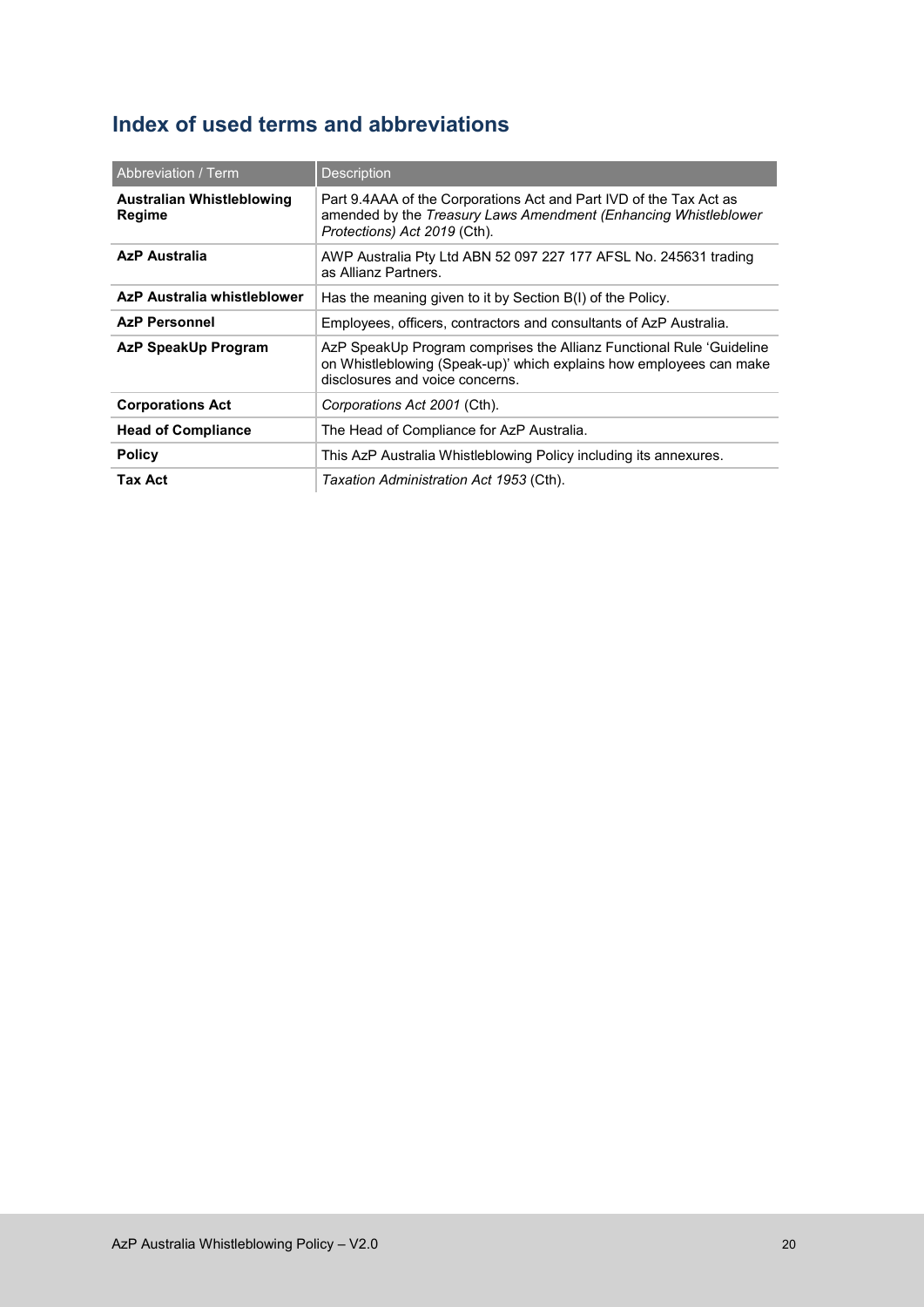# <span id="page-22-0"></span>**Annexure A: Protected Disclosure Protocol**

The purpose of this Protocol is to outline the processes to be implemented in order for disclosures that are or may be protected disclosures (within the meaning of the Whistleblowing Policy) to be made, identified, managed, and investigated in accordance with the protections and obligations specific to protected disclosures as set out in the Whistleblowing Policy and the Australian Whistleblowing Regime.

This Protected Disclosure Protocol and related processes are to be implemented. Training and advice are provided to the Regional / Local Business Units and guidance on the application and scope of the Australian Whistleblowing Regime can be sought by an eligible recipient or the Head of Compliance.

Group Compliance is responsible for:

- 1. providing guidance and advice regarding the application and implementation of this Protocol;
- 2. monitoring the implementation of this Protocol;
- 3. monitoring the Compliance Case Management Tool (**CCMT**); and
- 4. acknowledging, handling, and monitoring, in a prompt, professional, fair and diligent manner, all cases escalated to or directly reported to Group Compliance.

#### **Making a disclosure**

If a discloser wants their disclosure to be a **'**protected disclosure' under the Australian Whistleblowing Regime, it is strongly recommended that the discloser notes this in the course of making the disclosure.

As set out in detail in the Policy, in order to qualify for the protections provided under the Australian Whistleblowing Regime, a protected disclosure must be made to an eligible recipient (as defined in the Policy).

**Regardless of whether the disclosure is a Corporations Act or tax-related disclosure, all internal disclosures that are or may be a protected disclosure under this Policy should be made in the first instance to the Head of Compliance. This is because it is the Head of Compliance who will ordinarily action any internal or external investigation resulting from the disclosure. The Head of Compliance will be the AzP Australia whistleblower's point of contact throughout the investigation process.**

You may also wish to make the disclosure on an anonymous basis via:

- AzP Australia's whistleblowing hotline at 1800 325 363; or
- email at [contact@agaspeakup.net](mailto:contact@agaspeakup.net)

Reports made anonymously will be provided to the Head of Compliance to consider and progress. It should be noted that reports made anonymously may limit the ability to investigate, and that an investigation may not be possible if the whistleblower cannot be communicated with to ask questions as part of the investigation.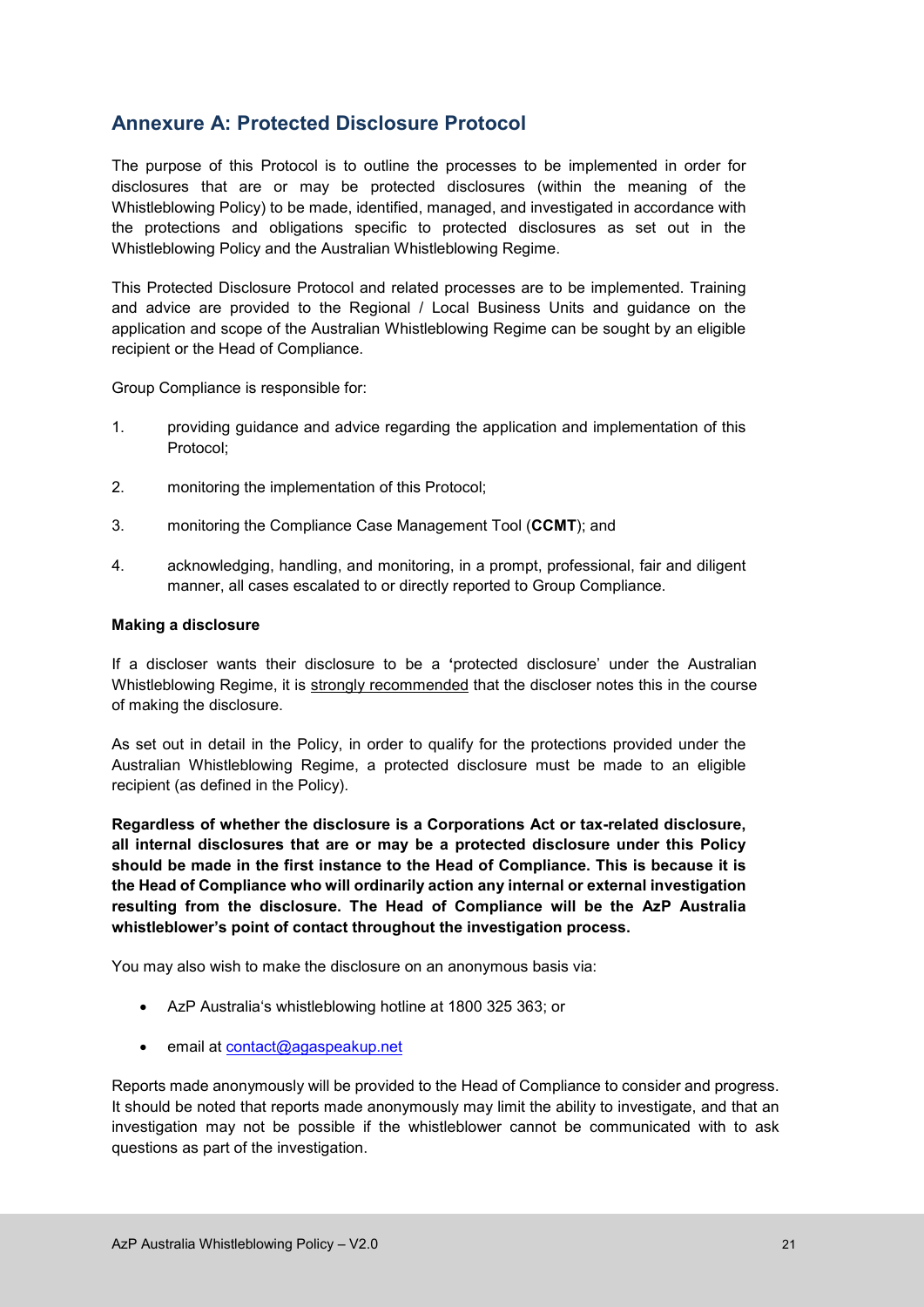If the potential protected disclosure is made to an eligible recipient who is not the Head of Compliance, unless there is conflict of interest or it is not otherwise appropriate to do so, the eligible recipient to whom the potential protected disclosure was made must refer the person making the disclosure to the Whistleblowing Policy and request that they make the disclosure to the Head of Compliance as set out in the Whistleblowing Policy.

The eligible recipient to whom the potential protected disclosure was made may also inform the discloser that their referral to the Whistleblowing Policy and to the Head of Compliance is predominantly for their protection, because, if the disclosure is not made in the right way and / or to the right person, it may not qualify as a protected disclosure under the Whistleblowing Policy (and therefore is not afforded the protections under the Australian Whistleblowing Regime).

The eligible recipient to whom the potential protected disclosure was made must not reveal, confirm, infer, or in any way communicate the identity of the discloser or any information or particulars that might reveal that discloser's identity without their consent.

If the Head of Compliance receives a potential protected disclosure, the Head of Compliance must acknowledge, handle, monitor, investigate (an investigation may be internal or external or both) and, as appropriate, report on that disclosure promptly, professionally, fairly, diligently, and in accordance with this Policy and the Australian Whistleblowing Regime.

AzP Australia has a broader SpeakUp program, as detailed in the Allianz Functional Rule 'Guideline on Whistleblowing (Speak-up)'.

It is important to recognise that while the AzP SpeakUp program is available to you, the requirements of this Policy must be met in order to qualify for the protections provided by the Australian Whistleblowing Regime.

# **Documentation of disclosure**

Any disclosure that is made under this Policy or which may fall within the scope of this Policy and the Australian Whistleblowing Regime must be uploaded by the Head of Compliance into the CCMT and noted as a 'POTENTIAL PROTECTED DISCLOSURE'.

The CCMT should include information about the date, subject matter, and status of the disclosure. At no stage is the discloser's actual name or identity put into the CCMT, or any information that is likely to lead to the identification of the discloser.

#### **Analysis and assessment disclosure**

Upon determining whether a disclosure is a protected disclosure, the CCMT must be updated to either reflect that:

- 1. the disclosure has been analysed and assessed as not a protected disclosure (and, without breaching confidentiality, the reasons why this was assessed to be the case); or
- 2. that the disclosure has been assessed as a 'POTENTIAL PROTECTED DISCLOSURE'.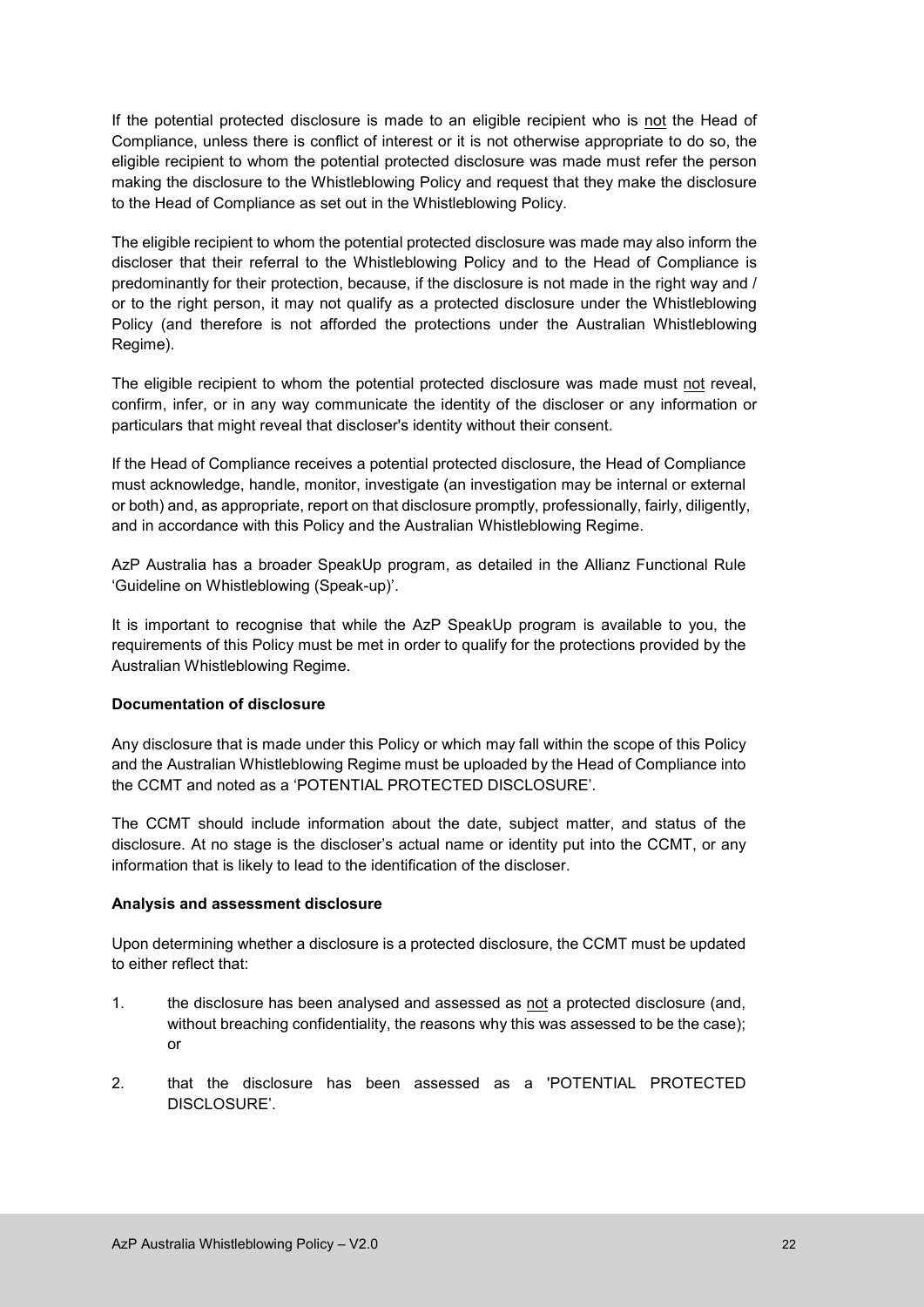# **Assessment of Risk**

Following determination that a protected disclosure has been reported, the first step in ensuring protection for the whistleblower is to undertake an assessment of the potential risk of exposure of the whistleblower's identity, and consideration for the risk of detriment as a consequence of that risk. It is important to ensure that any identified risks are effectively controlled to ensure the whistleblower is protected. Utilising AzP's risk management framework, the following steps need to be established:

- 1. Risk Identification based on the specific matter disclosed and the likely investigation path, identify and document the risk of detriment to the whistleblower.
- 2. Identification of controls and treatments existing controls and specific treatments relevant to the investigation must be documented. Information securing provisions relating to storage and communication of information (including investigation findings) are to be specified as a key control and consideration of other techniques such as anonymization or use of pseudonyms should also be considered standard controls. Reporting of summary findings, in a secure and anonymous way to the AzP AU Board, and any other identified set of stakeholders, must be included as a documented control.
- 3. Risk Evaluation Using AzP's risk matrix assess and rate the risk for likelihood and consequence based on the existing controls and planned treatments.
- 4. Risk monitoring continue to monitor the risk throughout the course of the investigation to ensure that the identified controls are working effectively. Where necessary, take action to strengthen controls or apply additional treatments.

# **Communication between discloser and eligible recipient**

Upon analysis and assessment of the status of the disclosure, the Head of Compliance must (if the identity of the discloser is known to the Head of Compliance) inform the discloser whether or not their disclosure is a protected disclosure under this Policy and the Australian Whistleblowing Regime.

Where possible and / or appropriate, the discloser is to be kept informed by the Head of Compliance as to the status of any ongoing investigation in relation to their disclosure (subject to a number of considerations, including those relating to the privacy of those against whom allegations are made) and the investigation's findings. The documentation and reporting of findings is likely to vary depending on the nature of the disclosure that has been made. Also, depending on the nature of the disclosure and the investigation results, it may not always be possible to provide the full outcomes of the investigation back to the whistleblower.

Similarly, the discloser should maintain regular communication with the eligible recipient to allow the organisation to ask additional questions and/or provide feedback.

# **Investigation and referral to appropriate department**

The disclosure must also be assessed for priority. If the disclosure is a Major Case (defined below), the subject of the disclosure (but, for a protected disclosure, not the AzP Australia whistleblower's identity) must be reported to Group Compliance immediately. Global Lines / Regional / Local Integrity Committee (or equivalent) are to be involved for Major Cases.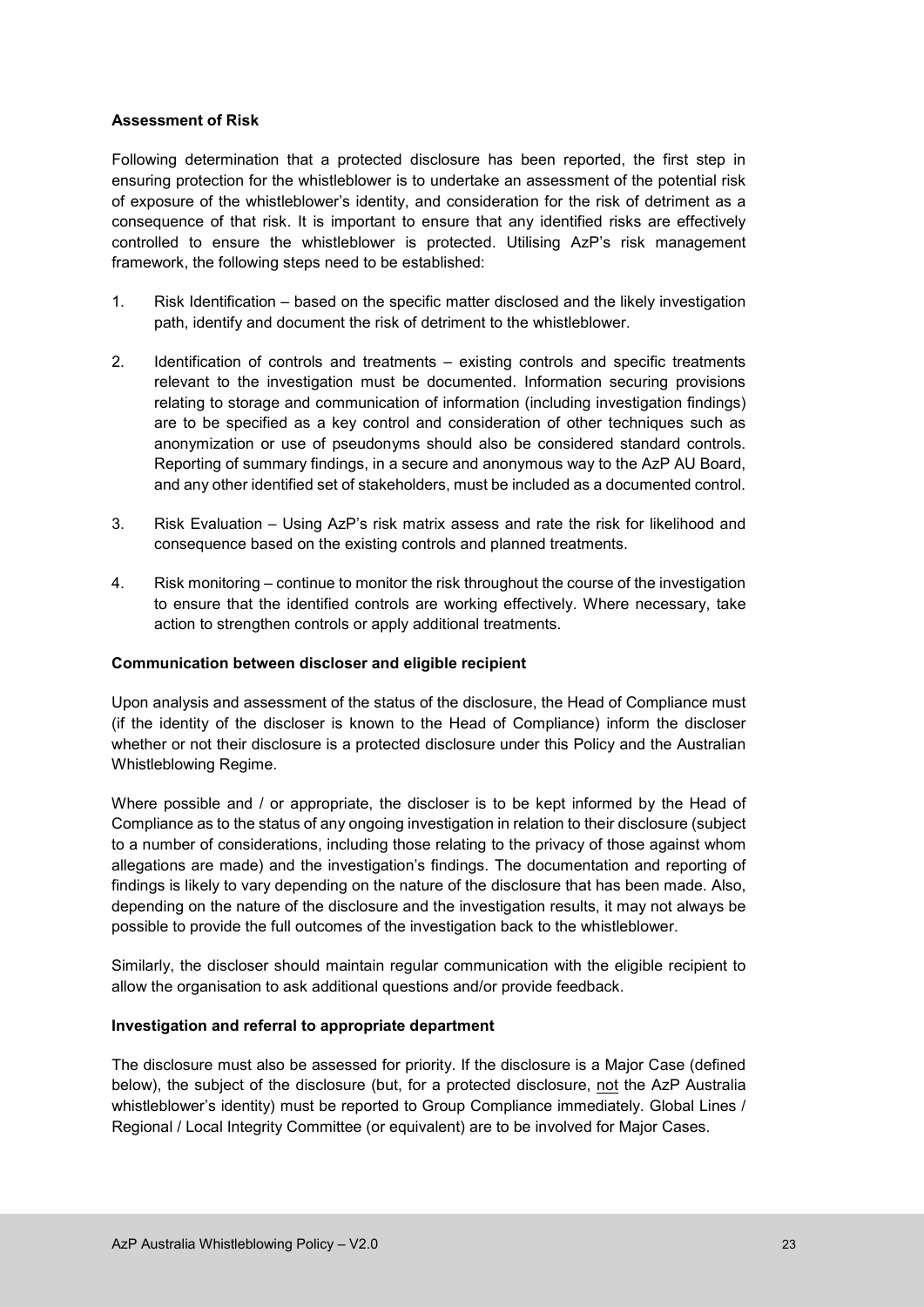#### Protected disclosures

Any disclosure which is assessed to be within the scope of this Policy and the Australian Whistleblowing Regime must be subject to an investigation to determine the disclosure's accuracy or validity.

#### Major Case

Any case received by the Head of Compliance or any related body corporate of AzP Australia which fulfils one or more of the following escalation criteria is classified as a Major Case (whether or not it qualifies as a protected disclosure under this Policy and the Australian Whistleblowing Regime):

- 1. any allegation against Local / Regional CEO, CFO, any other executive reporting directly to the Board or other Local / Regional safeguarding function (i.e. Compliance, Risk, Internal Audit, Legal or Financial Control);
- 2. any case of potential corruption on local / regional level (no threshold);
- 3. discrimination, harassment, or any other activity which may have a serious impact on the reputation of AzP Australia or its related bodies corporate;
- 4. cases relating to a physical threat, extortion / blackmailing, or any other similar serious issue in relation to personal safety;
- 5. alleged violation of antitrust law.

#### Standard protected cases and standard non-protected cases

A disclosure made which is analysed and assessed to be a protected disclosure that is not also a Major Case is classified as a Standard Protected Case. Standard Protected Cases may be investigated and reported upon at the discretion of the Head of Compliance. The outcome of any investigation in relation to a Standard Protected Case must be input into the CCMT.

A disclosure made which is analysed and assessed to be neither a Standard Protected Case nor a Major Case is classified as a Standard Non-Protected Case. Standard Non-Protected Cases may be investigated and reported upon at the discretion of the Head of Compliance, and dealt with in accordance with the AzP 'SpeakUp Program' guidelines. The outcome of any investigation in relation to a Standard Non-Protected Case must be put into the CCMT (noted as a SpeakUp investigation, not a Standard Protected Case).

All investigations of a protected disclosure, Major Case, Standard Protected Case, or Standard Non-Protected Case will be in accordance with the Functional Rule for Integrity Committee and Whistleblowing and the Internal Investigation Protocol.

#### **Timeframes for investigation**

While timeframes will vary due to the varying nature and complexity of individual investigations, a timeframe of 40 business days from disclosure to investigation closure is standard. This is however subject to review during the course of each investigation, and the whistleblower will be kept informed by the Head of Compliance of any changes to the timeframe.